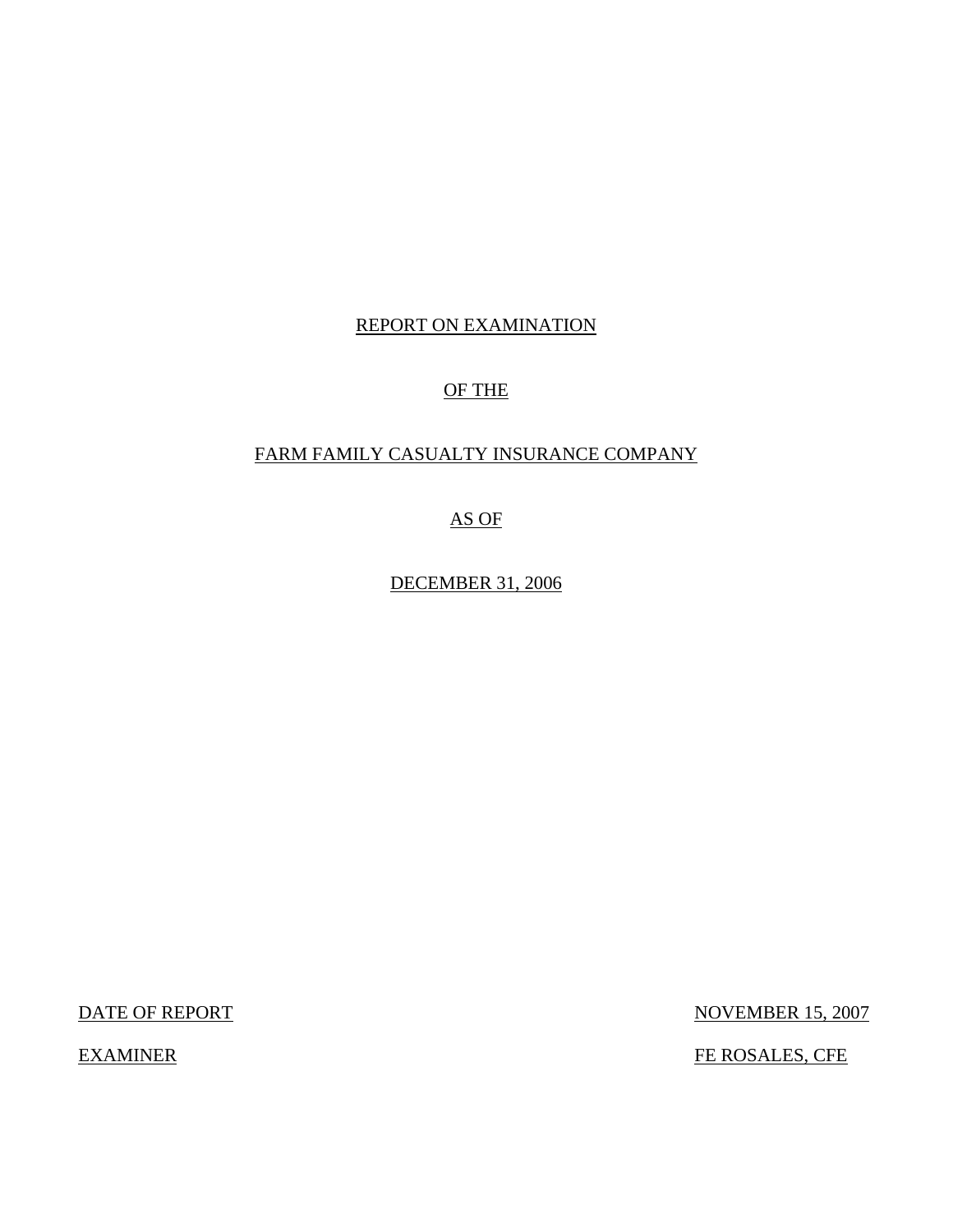# TABLE OF CONTENTS

# ITEM NO. PAGE NO.

| 1  | Scope of examination                                                                                                                                                                                           | $\overline{2}$                                   |
|----|----------------------------------------------------------------------------------------------------------------------------------------------------------------------------------------------------------------|--------------------------------------------------|
| 2. | <b>Description of Company</b>                                                                                                                                                                                  | 3                                                |
|    | A. Management<br>B. Territory and plan of operation<br>C. Reinsurance<br>D. Holding company system<br>E. Significant operating ratios<br>F. Accounts and records<br>G. Information systems controls evaluation | 4<br>5<br>$\overline{7}$<br>11<br>16<br>16<br>22 |
| 3. | <b>Financial statements</b>                                                                                                                                                                                    | 24                                               |
|    | A. Balance sheet<br>B. Underwriting and investment exhibit                                                                                                                                                     | 24<br>26                                         |
| 4. | Losses and loss adjustment expenses                                                                                                                                                                            | 27                                               |
| 5. | Market conduct activities                                                                                                                                                                                      | 27                                               |
| 6. | Compliance with prior report on examination                                                                                                                                                                    | 28                                               |
| 7. | Summary of comments and recommendations                                                                                                                                                                        | 29                                               |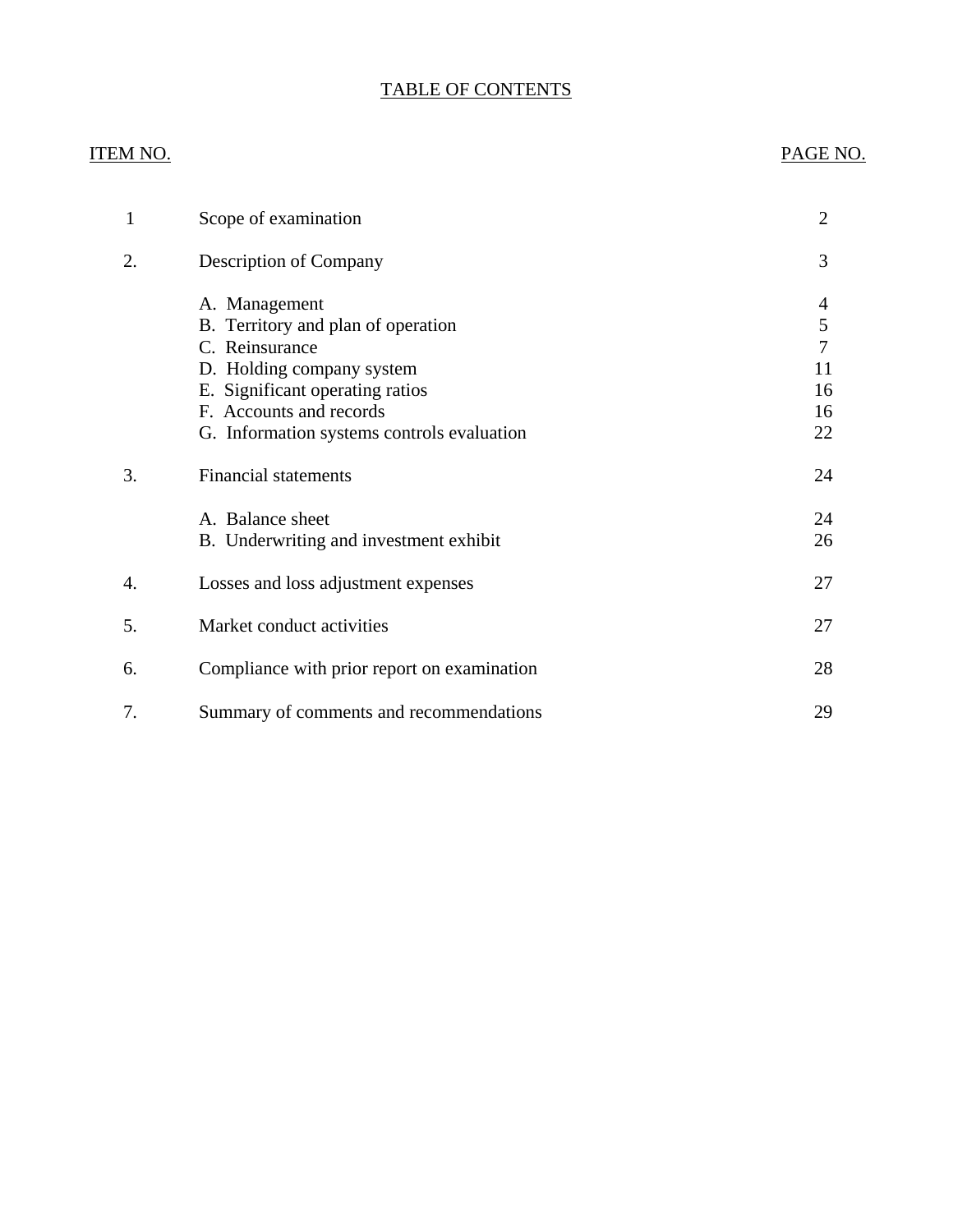

STATE OF NEW YORK INSURANCE DEPARTMENT 25 BEAVER STREET NEW YORK, NEW YORK 10004

November 15, 2007

Honorable Eric R. Dinallo Superintendent of Insurance Albany, New York 12257

Sir:

Pursuant to the requirements of the New York Insurance Law, and in compliance with the instructions contained in Appointment Number 22595 dated February 16, 2007 attached hereto, I have made an examination into the condition and affairs of Farm Family Casualty Insurance Company as of December 31, 2006, and submit the following report thereon.

Wherever the designations "the Company" or "FFCIC" appear herein without qualification, they should be understood to indicate Farm Family Casualty Insurance Company.

Wherever the term "Department" appears herein without qualification, it should be understood to mean the New York Insurance Department.

The examination was conducted at the Company's home office located at 344 Route 9W, Glenmont, New York 12077.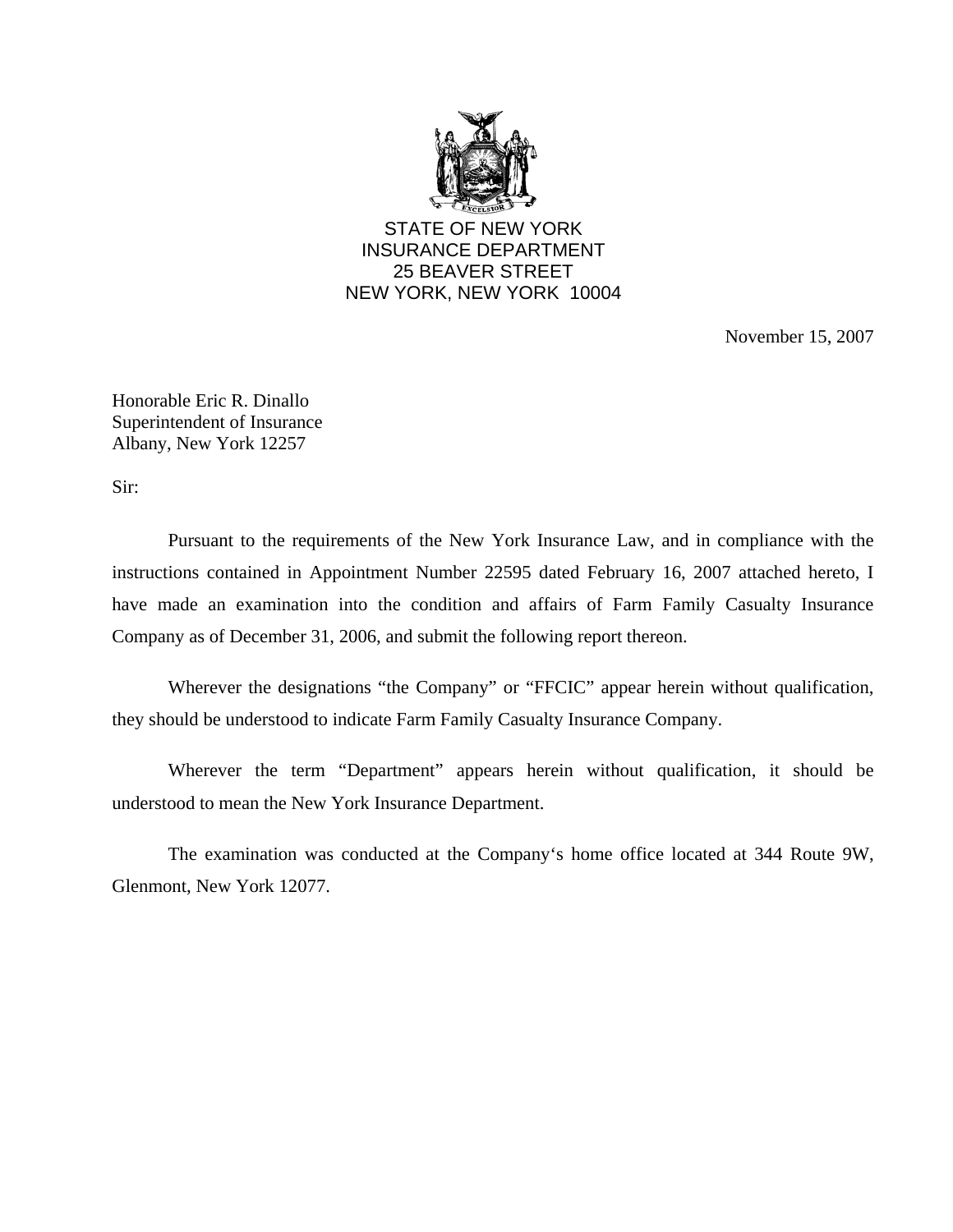#### 1. SCOPE OF EXAMINATION

<span id="page-3-0"></span>The previous examination was conducted as of December 31, 2000. This examination covered the six-year period from January 1, 2001 through December 31, 2006. Transactions occurring subsequent to this period were reviewed where deemed appropriate by the examiner.

This examination was conducted in accordance with the National Association of Insurance Commissioners ("NAIC") Financial Condition Examiners Handbook, which requires that we plan and perform the examination to evaluate the financial condition and identify prospective risks of the Company by obtaining information about the company including corporate governance, identifying and assessing inherent risks within the Company and evaluating system controls and procedures used to mitigate those risks. An examination also includes assessing the principles used and significant estimates made by management, as well as evaluating the overall financial statement presentation, management's compliance with the NAIC Accounting Practices and Procedures Manual, Statements of Statutory Accounting Principles ("SSAP") and annual statement instructions when applicable to domestic state regulations.

All accounts and activities of the company were considered in accordance with the riskfocused examination process. This examination also included a review and evaluation of the Company's own control environment assessment and evaluation based upon the Company's Sarbanes Oxley documentation and testing. The examiners also relied upon audit work performed by the Company's independent certified public accountants ("CPA") when appropriate.

This examination report includes a summary of significant findings for the following items as called for in the Financial Condition Examiners Handbook of the NAIC:

> Significant subsequent events Company history Corporate records Management and control Fidelity bonds and other insurance Pensions, stock ownership and insurance plans Territory and plan of operation Growth of Company Loss experience Reinsurance Accounts and records Statutory deposits Financial statements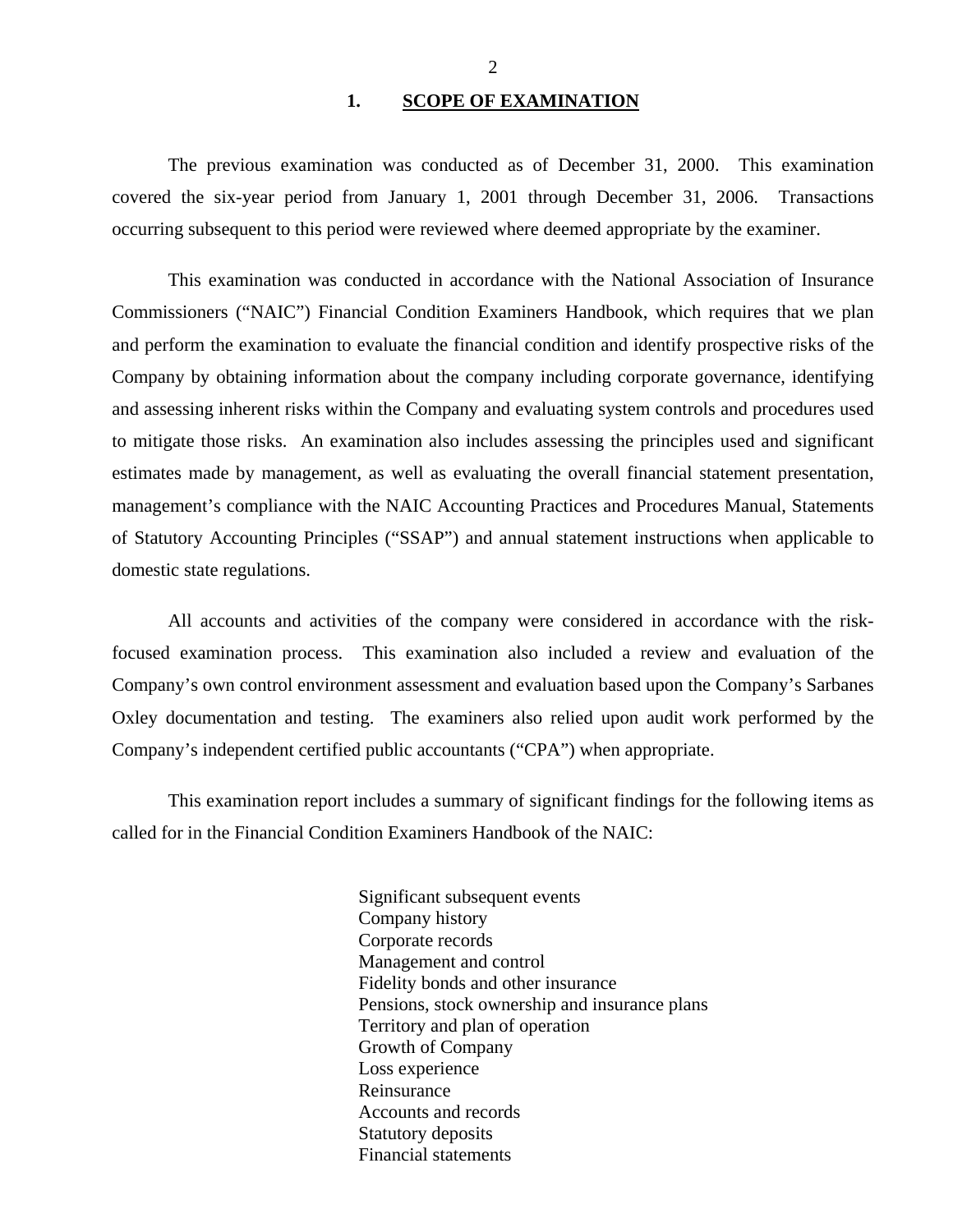<span id="page-4-0"></span>A review was also made to ascertain what action was taken by the Company with regard to comments and recommendations contained in the prior report on examination.

This report on examination is confined to financial statements and comments on those matters, which involve departures from laws, regulations or rules, or which are deemed to require explanation or description.

#### **2. DESCRIPTION OF COMPANY**

The Company was incorporated on April 21, 1955 under the laws of New York as Farm Family Mutual Insurance Company and was licensed by the Department on November 14, 1956. On July 26, 1996, the Company converted from a mutual property and casualty insurance company to a stock company and became a wholly-owned subsidiary of Farm Family Holdings, Inc. ("FFH"). The present name, Farm Family Casualty Insurance Company ("FFCIC") was then adopted.

On April 10, 2001, FFH was acquired by American National Insurance Company ("ANICO") of Galveston, Texas. Operations of the Company are closely related with those of the affiliated property/casualty carrier, United Farm Family Insurance Company ("UFFIC") and another affiliated company, Farm Family Life Insurance Company ("FFLIC"). The three companies share administrative offices.

The Company is a multiple line carrier that provides personal and commercial coverages throughout the Northeast to agri-businesses, and other related commercial and residential establishments in rural and suburban communities. Membership in a state or county Farm Bureau organization is no longer a prerequisite for insurance coverage for renewal business. However, membership in a Farm Bureau is still required for new business in certain states. FFCIC operates in the New England states, New York, New Jersey, Delaware and West Virginia.

The Company and UFFIC (collectively called "the Pool Companies") operate under an intercompany pooling agreement whereby all premium and losses are shared at a participation rate of 98% and 2% for FFCIC and UFFIC, respectively. (Refer to the Reinsurance section for further discussion on the pooling arrangement.)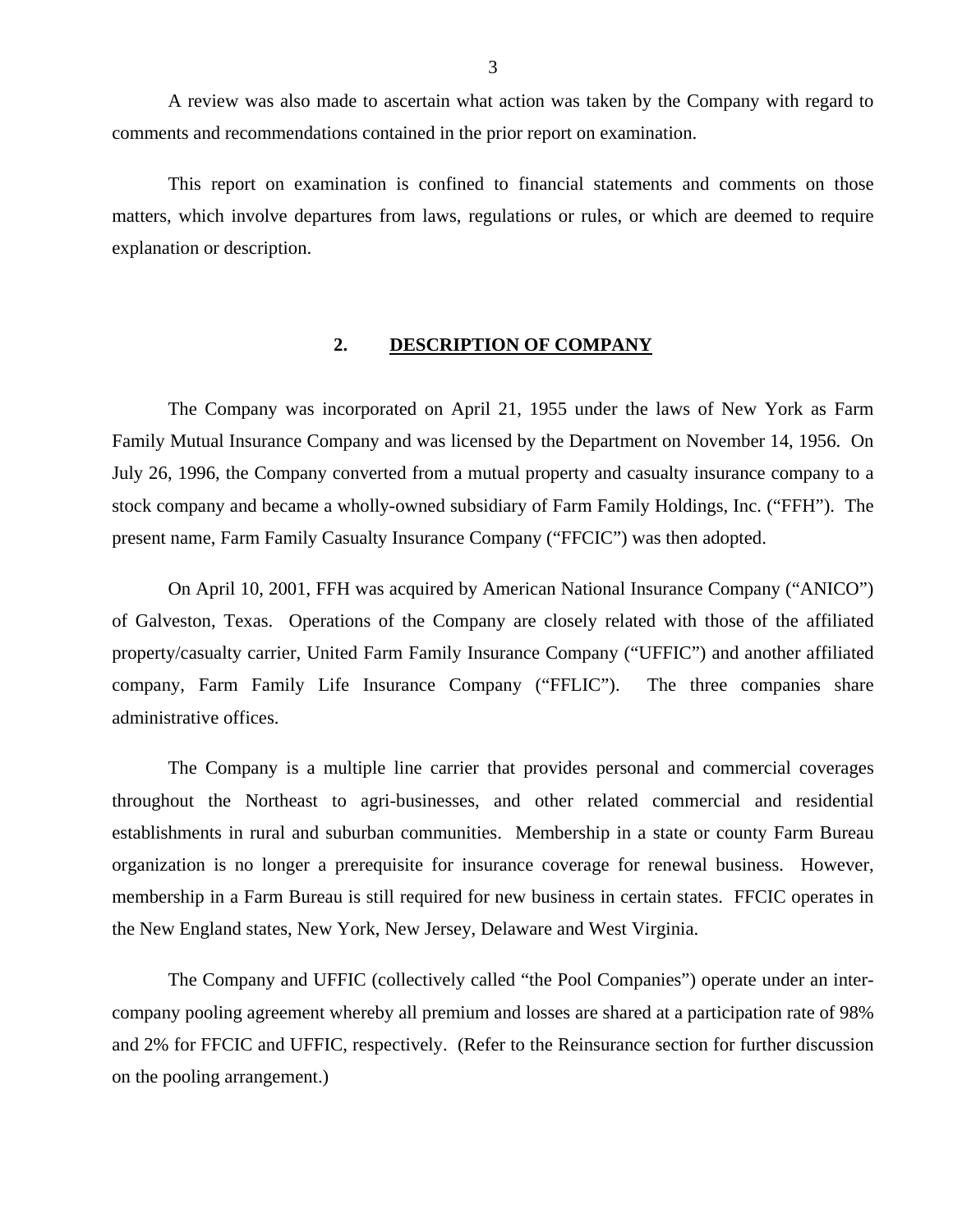At December 31, 2006, capital paid in was \$3,606,205 consisting of 2,253,878 shares of common stock at \$1.60 par value per share. Gross paid in and contributed surplus was \$71,776,893. This balance has not changed since the prior examination.

#### A. Management

Pursuant to the Company's charter and by-laws, management of the Company is vested in a board of directors consisting of not less than thirteen or more than twenty-five members. The board met at least four times during each calendar year. At December 31, 2006, the board of directors was comprised of the following thirteen members:

| Name and Residence                   | <b>Principal Business Affiliation</b>                                                                                                  |
|--------------------------------------|----------------------------------------------------------------------------------------------------------------------------------------|
| G. Richard Ferdinandtsen             | Director, President and Chief Operating Officer,                                                                                       |
| Galveston, TX                        | <b>American National Insurance Company</b>                                                                                             |
| Stephen J. George<br>Gladstone, NJ   | Retired self-employed farmer                                                                                                           |
| Irwin M. Herz, Jr.                   | Partner/Attorney,                                                                                                                      |
| Galveston, TX                        | Greer, Herz & Adams, LLP (ANICO's General Counsel)                                                                                     |
| Clark W. Hinsdale III                | Owner/Operator,                                                                                                                        |
| Charlotte, VT                        | <b>Charlotte Berry Farm</b>                                                                                                            |
| John W. Lincoln                      | Owner/Operator,                                                                                                                        |
| Bloomfield, NY                       | <b>Lincoln Dairy Farm</b>                                                                                                              |
| A. Ingrid Moody                      | Volunteer worker and board member of various educational                                                                               |
| Kemah, TX                            | and nonprofit organizations                                                                                                            |
| Ross R. Moody                        | President & Director,                                                                                                                  |
| Austin, TX                           | National Western Life Insurance Company                                                                                                |
| Edward J. Muhl<br>Bonita Springs, FL | Retired Partner, PricewaterhouseCoopers, LLP                                                                                           |
| Gregory V. Ostergren                 | Director, Chairman, President and Chief Executive Officer,                                                                             |
| Springfield, MO                      | American National Property and Casualty Company                                                                                        |
| James E. Pozzi<br>Galveston, TX      | Senior Executive Vice President,<br>Corporate Planning, Systems and Life Administration,<br><b>American National Insurance Company</b> |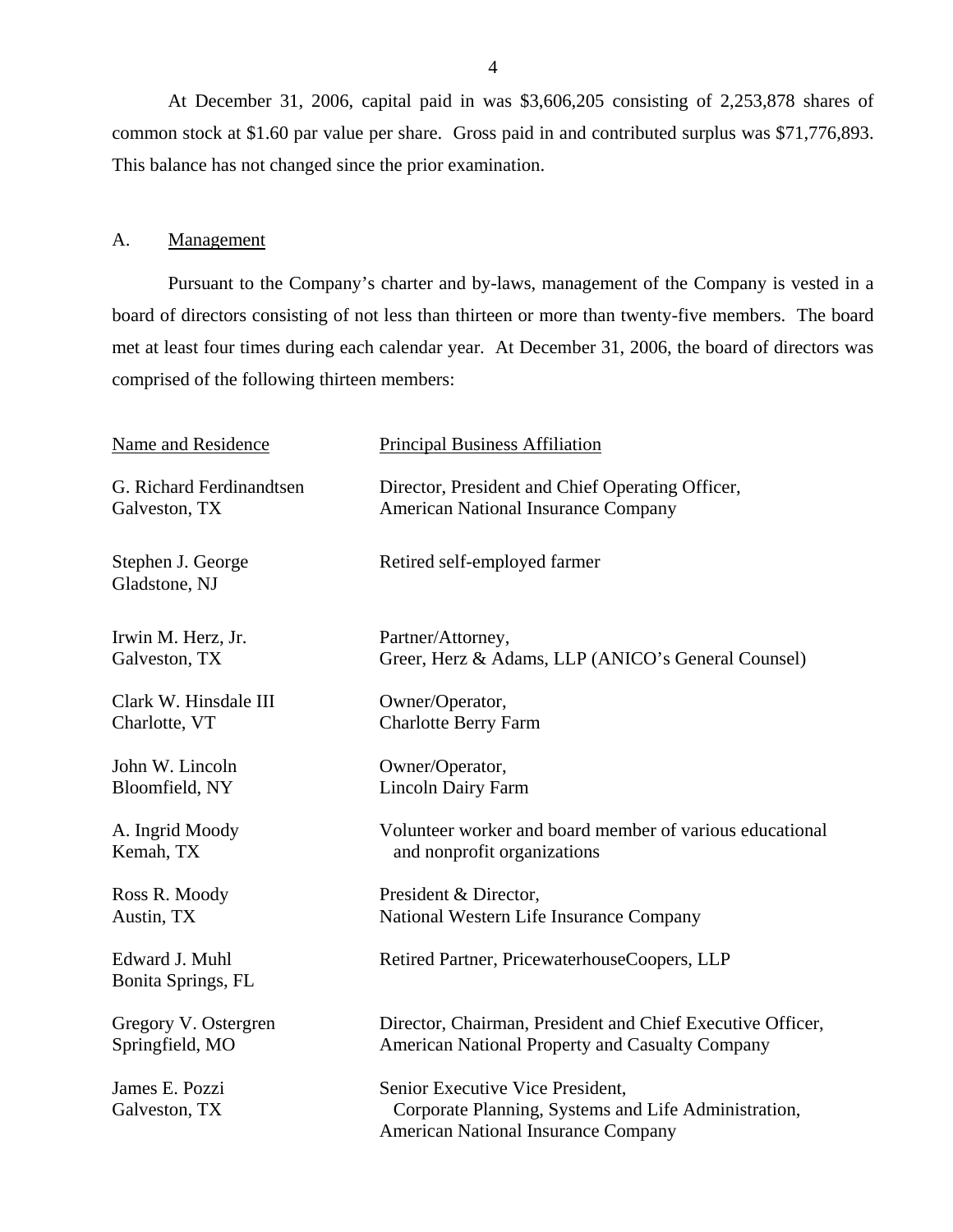<span id="page-6-0"></span>

| Name and Residence               | <b>Principal Business Affiliation</b>                                                                                                      |
|----------------------------------|--------------------------------------------------------------------------------------------------------------------------------------------|
| Victoria M. Stanton              | Executive Vice President, General Counsel & Secretary,                                                                                     |
| Glenmont, NY                     | Farm Family Holdings Inc. and its insurance subsidiaries                                                                                   |
| Timothy A. Walsh                 | President & Chief Executive Officer,                                                                                                       |
| Slingerlands, NY                 | Farm Family Holdings Inc. and its insurance subsidiaries                                                                                   |
| Ronald J. Welch<br>Galveston, TX | Senior Executive Vice President, Chief Actuary<br>& Chief Corporate Risk Management Officer,<br><b>American National Insurance Company</b> |

A review of the minutes of the board of directors' meetings held during the examination period indicated that the meetings were generally well attended and each board member has an acceptable record of attendance.

As of December 31, 2006, the principal officers of the Company were as follows:

Name Title

| Timothy A. Walsh      | President & Chief Executive Officer                        |
|-----------------------|------------------------------------------------------------|
| Victoria M. Stanton   | Executive Vice President, General Counsel & Secretary      |
| James J. Bettini      | Executive Vice President – Operations                      |
| Michele M. Bartkowski | Senior Vice President, Chief Financial Officer & Treasurer |

### B. Territory and Plan of Operation

As of December 31, 2006, the Company was licensed to write business in the following eleven states:

- Connecticut Delaware Maine Massachusetts New Jersey Rhode Island Vermont West Virginia
- Missouri New Hampshire<br>New Jersey New York

As of the examination date, the Company was authorized to transact the kinds of insurance as defined in the following numbered paragraphs of Section 1113(a) of the New York Insurance Law:

5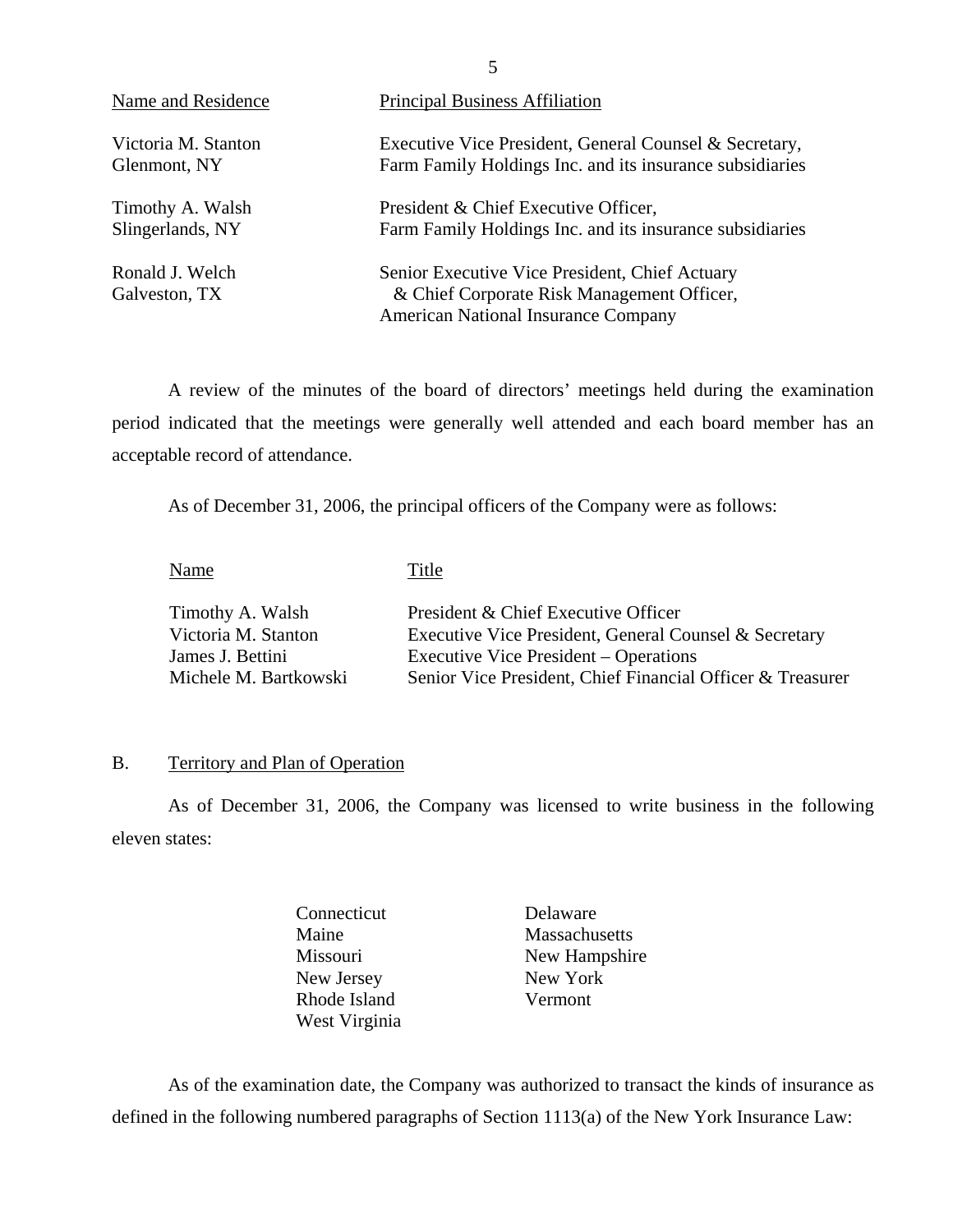| P <u>aragraph</u> | Line of Business                               |
|-------------------|------------------------------------------------|
| 4                 | Fire                                           |
| 5                 | Miscellaneous property                         |
| 6                 | Water damage                                   |
| 7                 | Burglary and theft                             |
| 8                 | Glass                                          |
| 9                 | Boiler and machinery                           |
| 10                | Elevator                                       |
| 11                | Animal                                         |
| 12                | Collision                                      |
| 13                | Personal injury liability                      |
| 14                | Property damage liability                      |
| 15                | Workers' compensation and employers' liability |
| 16                | Fidelity and surety                            |
| 19                | Motor vehicle and aircraft physical damage     |
| 20                | Marine and inland marine                       |
| 21                | Marine protection and indemnity                |

The Company is also authorized to transact such workers' compensation insurance as may be incident to coverages contemplated under paragraphs 20 and 21 of Section 1113(a) of the New York Insurance Law, including insurances described in the Longshoremen's and Harbor Workers' Compensation Act (Public Law No.  $803, 69<sup>th</sup>$  Congress as amended).

Based on the lines of business for which the Company is licensed and the Company's current capital structure, and pursuant to the requirements of Articles 13 and 41 of the New York Insurance Law, the Company is required to maintain a minimum surplus to policyholders in the amount of \$3,800,000.

The following schedule shows the direct premiums written by the Company both in total and in New York for the period under examination:

| Calendar Year | New York State | <b>Total United</b><br><b>States</b> | Premiums Written in New York State as a<br>Percentage of United States Premium |
|---------------|----------------|--------------------------------------|--------------------------------------------------------------------------------|
| 2001          | \$91,093,489   | \$236,943,044                        | 38.45%                                                                         |
| 2002          | \$111,663,007  | \$279,411,495                        | 39.96%                                                                         |
| 2003          | \$132,827,466  | \$329,949,731                        | 40.26%                                                                         |
| 2004          | \$145,879,021  | \$374,882,153                        | 38.91%                                                                         |
| 2005          | \$147,844,851  | \$386,860,192                        | 38.22%                                                                         |
| 2006          | \$147,558,522  | \$392,045,830                        | 37.64%                                                                         |
|               |                |                                      |                                                                                |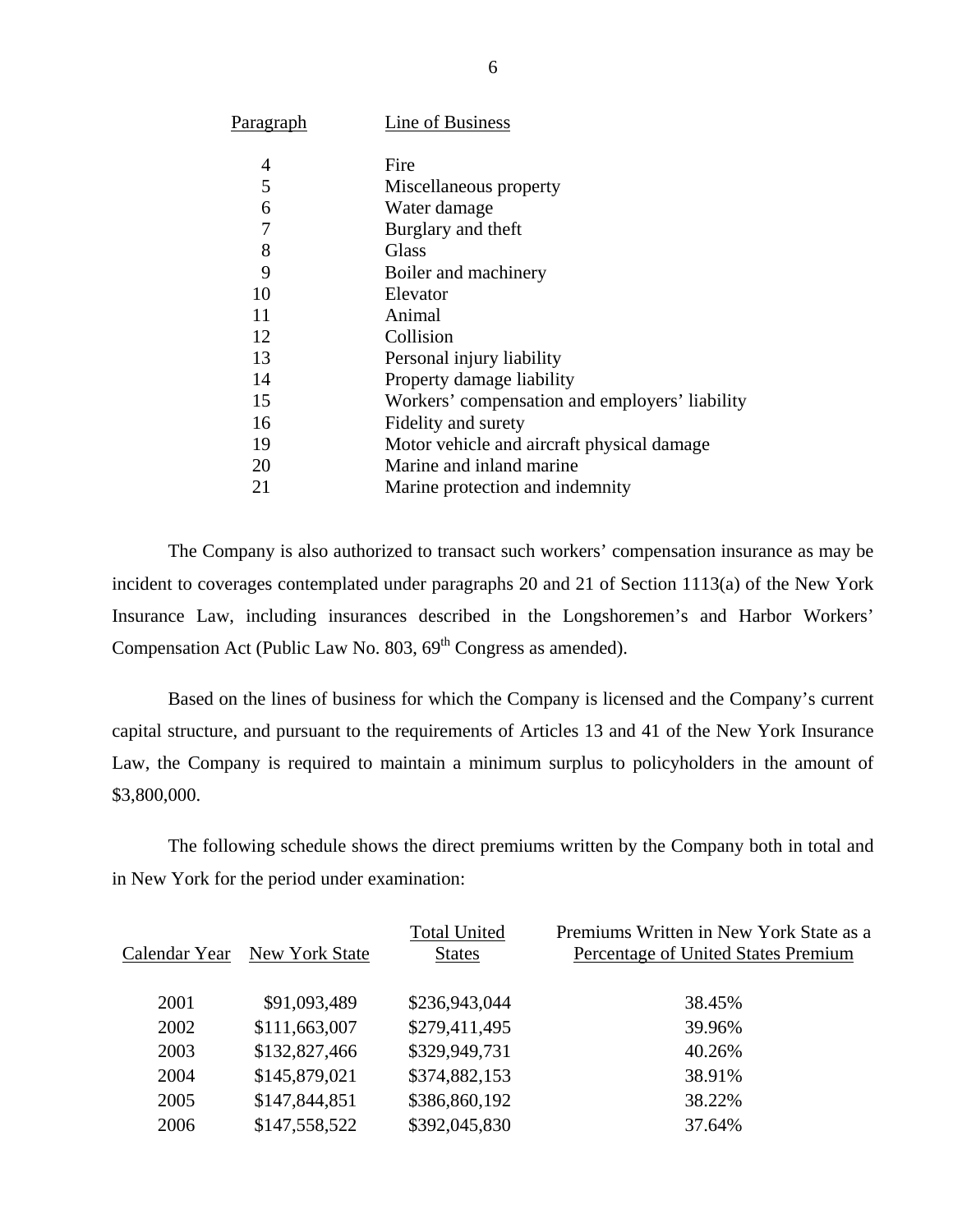<span id="page-8-0"></span>The largest line of business is personal auto, which comprises approximately 34% of the Pool Companies' total business and is generally marketed in conjunction with other lines. The "Special Farm Package 10" (SFP-10) policy is the second largest line of business and is considered the Pool Companies' flagship product. This policy is a flexible, multi-line insurance contract that combines personal, farm and business property and liability coverages for farm owners and a wide array of other agricultural businesses such as horse breeding and training facilities, nurseries, wineries and greenhouses. The Pool Companies also offer business-owners, artisan contractors, commercial automobile and workers' compensation products. Rounding out the primary product portfolio are commercial and personal umbrella policies, commercial general liability and a small number of claims-made pollution policies for farm risks.

The Company distributes its products through a system of career agents. Approximately two hundred and sixty agents are served by twenty-five general agents and two regional directors throughout the states where Farm Family is licensed. The relationship between the Company and these agents is noted to be one of the Company's key strategies. The Company provides training and technical support for its agents.

#### C. Reinsurance

#### Assumed Reinsurance

Assumed reinsurance accounted for 7.5% of the Company's gross premium written at December 31, 2006. Fifty-two percent of assumed premium written is attributable to pooling with the Company's affiliate, United Farm Family Insurance Company ("UFFIC"). The remainder of the Company's assumed premiums are from certain mandated reinsurance pools and associations. All other previously assumed business is in run-off. During the period covered by this examination, the Company's assumed reinsurance business has increased since the last examination. The Company utilizes reinsurance accounting as defined in SSAP No. 62 for all of its assumed reinsurance business.

Effective January 1, 2004, the Company entered into a pooling agreement with UFFIC. Under the terms of the agreement, UFFIC cedes 100% quota share of its assumed and direct business to the Company, net of external reinsurance. The Company then retrocedes 2% quota share of its net direct and assumed business to UFFIC. Concurrently, with the establishment of the pooling arrangement, an excess multiple line reinsurance contract between the Company and UFFIC, which was effective April 13, 2003, was terminated. The pooling agreement and the termination of the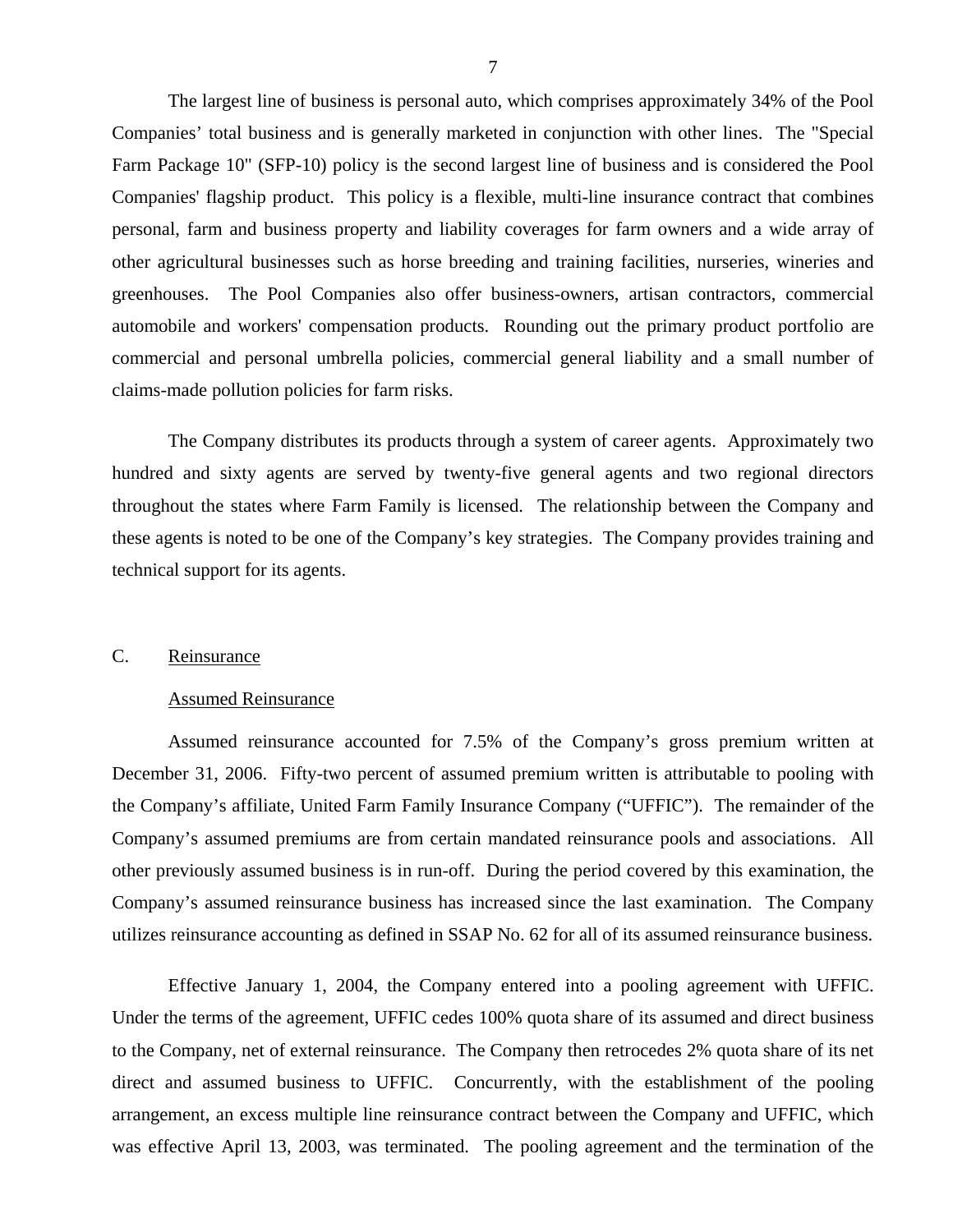excess agreement were non-objected to by the Department on June 29, 2004, pursuant to the provisions of Section 1505(d)(2) of the New York Insurance Law.

Additionally, all inter-company reinsurance between the Company and UFFIC was commuted on October 1, 2005, with no effect on the net income or surplus of either company. The commutation agreements were non-objected to by the Department on September 7, 2005.

The Company has structured its ceded reinsurance program to limit its maximum exposure to any one risk as follows:

#### Ceded Reinsurance

The Company, its pool affiliate, UFFIC, along with affiliates American National Property and Casualty Company ("ANPAC"), American National General Insurance Company ("ANGIC"), American National Lloyds Insurance Company ("ANLIC"), Pacific Property and Casualty Company ("PPCC") and ANPAC Louisiana Insurance Company ("ALIC"), collectively referred to as "the Companies", are cedants in a multiple line excess reinsurance agreement. The reinsurers of this agreement are all authorized in the State of New York. Coverage A of the agreement includes property lines with a retention of \$1 million per risk and reinsurance of \$5 million per risk, with an occurrence limit of \$10 million all risks any one occurrence. Coverage B of the agreement covers casualty lines, including workers' compensation with a retention of \$1 million of ultimate net loss, each occurrence, and reinsurance of \$5 million each occurrence. There is an additional \$20 million aggregate limit for all workers' compensation losses during the term of the contract (one year) and the run-off period, if any. Coverage C of the agreement covers pollution liability with a retention of \$1 million each policy, each loss, with a reinsurance limit of \$5 million each policy, each loss, along with an overall aggregate limit of \$5 million for all pollution liability policies involved in all incidents during the term of the contract. Coverage D has a retention of \$1 million as respects any one occurrence involving a combination of two or more classes of business under coverages A, B, and/or C. When this occurs, the reinsurers are liable for \$2 million excess over retention for any one occurrence per class. This coverage allows the Companies to limit their risk to \$1 million per occurrence when a combination of classes are involved in one loss occurrence.

The Company, UFFIC and ANPAC are party to a property facultative excess of loss binding agreement wherein the Companies can apply for facultative reinsurance of up to two times their net and treaty retention each risk, each occurrence subject to a maximum reinsurer limit of \$10 million each risk, each occurrence. The agreement is with an authorized company.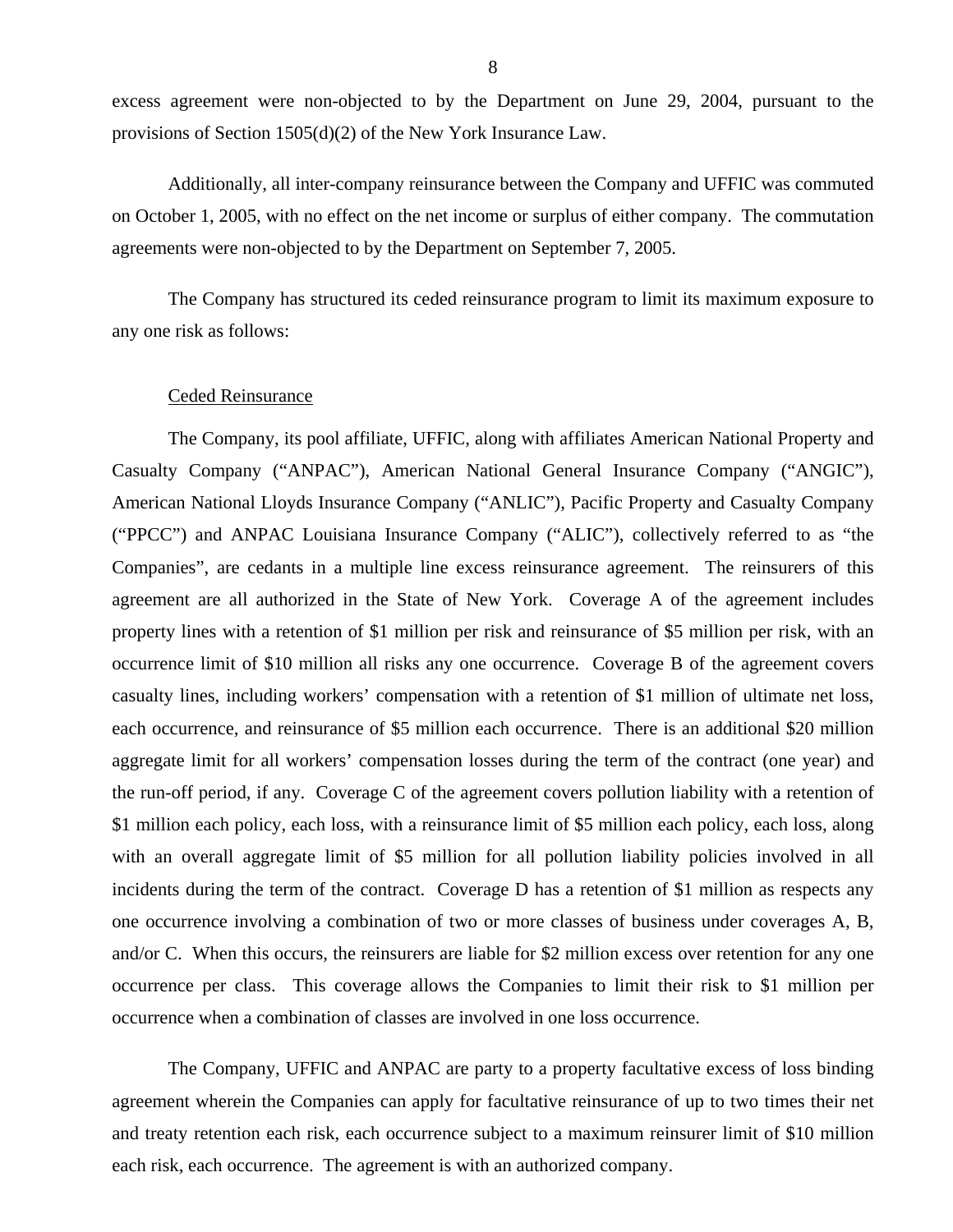#### Property Catastrophe Excess of Loss

The Company and its pool affiliate, UFFIC, are party to a property catastrophe excess of loss agreement with two layers. The Pool Companies' retention is \$5 million each occurrence with the reinsurers liable for \$20 million above retention. The Pool Companies also have a 2.5% participation in each of the layers. Cessions to unauthorized companies were 22.1% on the first layer and 29.4% on the second layer.

The Company, UFFIC, ANPAC, ANGIC, ANLIC, PPCC and ALIC are party to a corporate property catastrophe excess of loss agreement with five layers. The Companies' retention is \$25 million each loss occurrence with the reinsurers liable for \$310 million above retention. The Companies also have a 2.5% participation in each of the five layers. Cessions to unauthorized companies ranged from 18.25% on the first layer to 31% on the fifth layer. A top and drop agreement adds an additional \$15 million to the top of the reinsurers' liability, but also allows the Companies to replace a lower layer that has been exhausted with this \$15 million. A reinstatement premium agreement indemnifies the Companies for 100% of any premium that the Companies pay or become liable for as a result of loss occurrences in the fourth or fifth excess layers of the preceding agreement. The agreement is 80% co-insured by the cedants and the remaining 20% is with an unauthorized company.

#### Excess Casualty Clash

The Company, UFFIC, ANPAC, ANGIC, ANLIC, PPCC and ALIC are party to a corporate casualty clash excess of loss agreement with three layers. The Companies' retentions are \$6 million of ultimate net loss per occurrence whether involving one or any combination of classes covered under this agreement. The reinsurers have a liability limit of \$44 million per occurrence above retention. The first layer is 100% reinsured with authorized companies. The second and third layers are 95% reinsured with authorized companies.

The Company, UFFIC, ANPAC, PPCC and ALIC are party to a casualty facultative master certificate wherein the Companies retain the first \$5 million coverage on each occurrence and the reinsurers will cover an additional \$5 million above retention. The agreement covers personal, farm and commercial umbrella policies written by the company. The agreement is with an authorized company.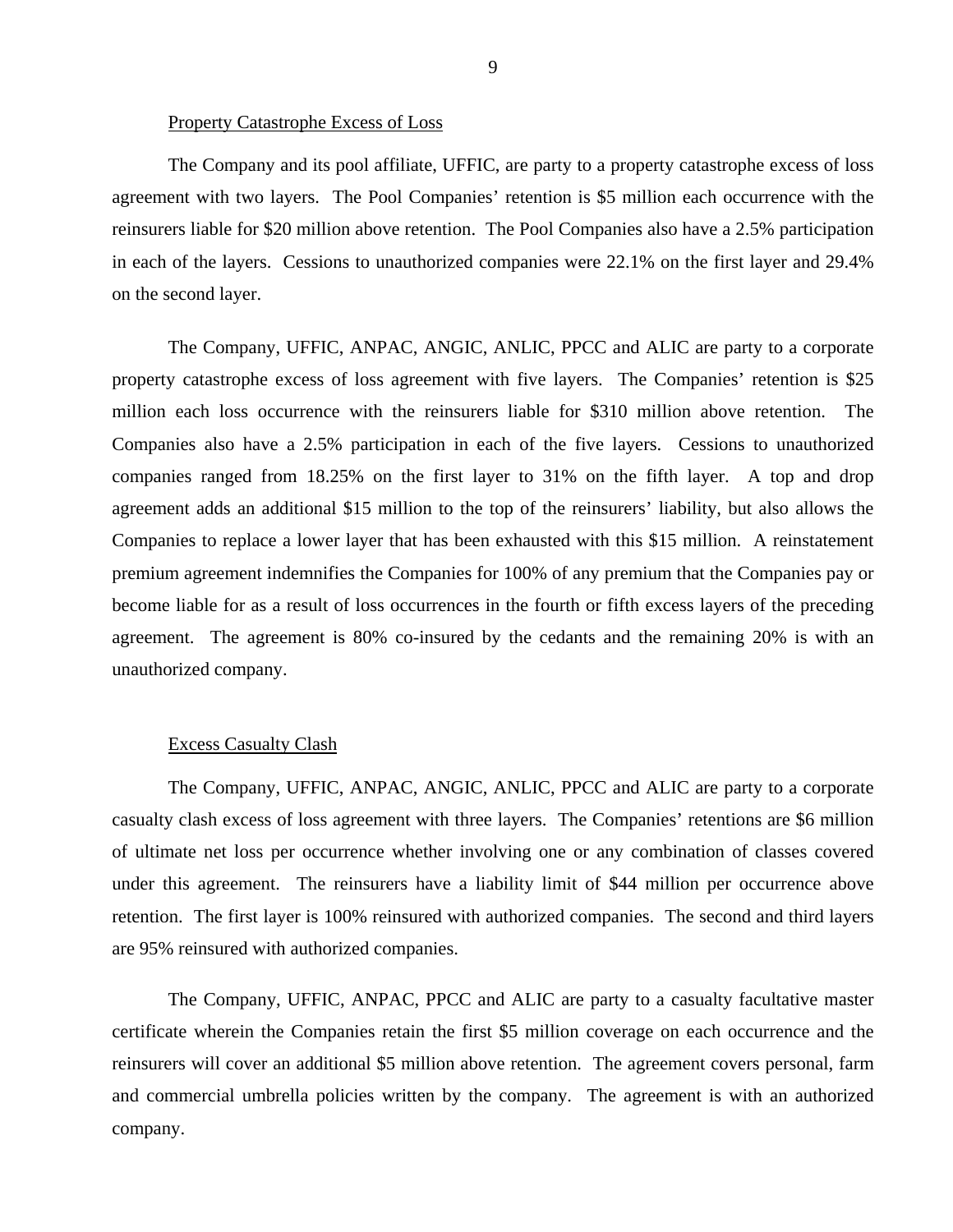#### Boiler and Machinery

The Company, UFFIC, ANPAC, ANGIC, ANLIC, PPCC, ALIC (along with American National County Mutual Insurance Company on the personal lines agreement) are party to two reinsurance agreements that cede 100% quota share of the equipment breakdown liability written on its business owners policies and on its homeowners policies. The Companies have no retention and cede to the reinsurer up to \$50,000 liability for any one accident under the personal policies, and \$25 million liability for any one accident for commercial policies. The reinsurer on both agreements is authorized in the State of New York. These two agreements did not include language specified by the New York Department of Insurance when an agreement has multiple cedants. During the course of the examination, the Company amended its homeowners agreement to include the multiple cedant language specified by the New York Department of Insurance. The business owners reinsurance agreement was cancelled and re-written on January 1, 2007 with the multiple cedant language included.

#### Aviation

The Company cedes 95% quota share general aviation risks underwritten by an aviation general agency to an affiliate of the general agent. The reinsurance agreement was effective July 1, 2006, and the reinsurer is an authorized insurer in the State of New York.

All of the above ceded agreements where the Company is a co-cedant with UFFIC and companies in the ANPAC Group are subject to a multiple cedant reinsurance allocation agreement. The agreement was effective on January 1, 2004, and applies to reinsurance agreements having a term on or after that date. Under the allocation agreement if policies of more than one reinsured company are involved in the same loss, the recovery and retention will be allocated based on the percentage each reinsured company's covered loss bears to the total combined covered loss. For treaty years after 2004, a separate premium rate for the Farm Family Group and a separate premium rate for the ANPAC Group will be established by the unaffiliated reinsurers or, in the event that the lead reinsurer does not provide a separate premium rate, the appointed reinsurance intermediary will set the rate. The separate premium rate reflects the fact that the Farm Family Group and the ANPAC Group have different exposure profiles. The allocation agreement was non-objected to by the Department on March 10, 2005.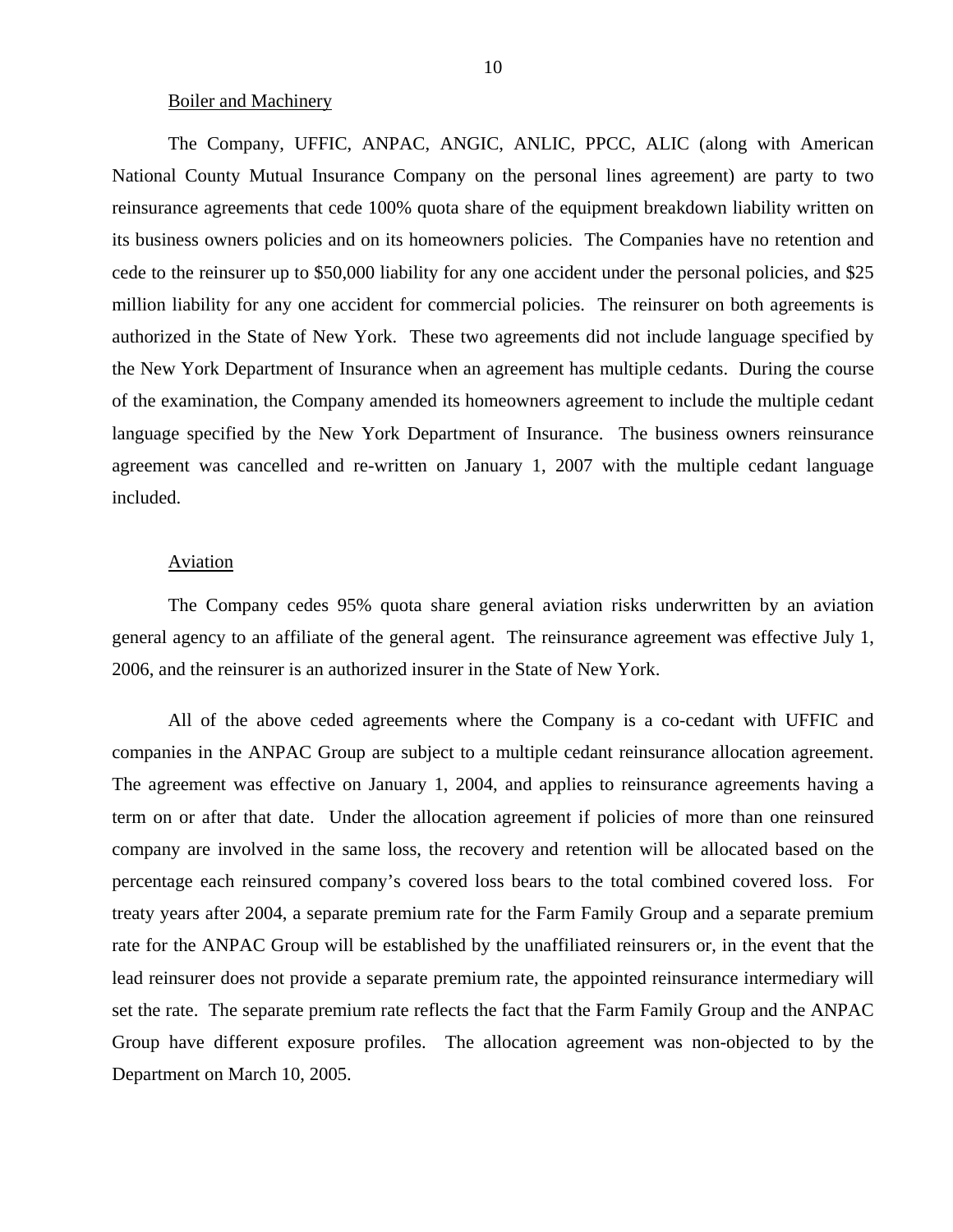<span id="page-12-0"></span>Reinsurance agreements with affiliates were reviewed for compliance with Article 15 of the New York Insurance Law. It was noted that all affiliated reinsurance agreements were filed with the Department pursuant to the provisions of Section 1505(d)(2) of the New York Insurance Law.

All ceded reinsurance agreements in effect as of the examination date were reviewed and found to contain the required clauses, including an insolvency clause meeting the requirements of Section 1308 of the New York Insurance Law.

Examination review of the Schedule F data reported by the Company in its filed annual statement was found to accurately reflect its reinsurance transactions. Additionally, management has represented that all material ceded reinsurance agreements transfer both underwriting and timing risk as set forth in SSAP No. 62. Representations were supported by appropriate risk transfer analyses and an attestation from the Company's chief executive officer pursuant to Department Circular Letter No. 8 (2005). Additionally, examination review indicated that the Company was not a party to any finite reinsurance agreements. All ceded reinsurance agreements were accounted for utilizing reinsurance accounting as set forth in paragraphs 17 to 23 of SSAP No. 62.

#### D. Holding Company System

The Company is a member of the Farm Family Holdings Group. The Company is a whollyowned subsidiary of Farm Family Holdings, Inc. ("FFH"), its immediate parent. FFH is a Delaware corporation which is ultimately controlled by American National Insurance Company ("ANICO"), a Texas domiciled insurance company.

A review of the holding company registration statements filed with this Department indicated that such filings were complete and were filed in a timely manner pursuant to Article 15 of the New York Insurance Law and Department Regulation 52.

The following is an abridged chart of the holding company system at December 31, 2006: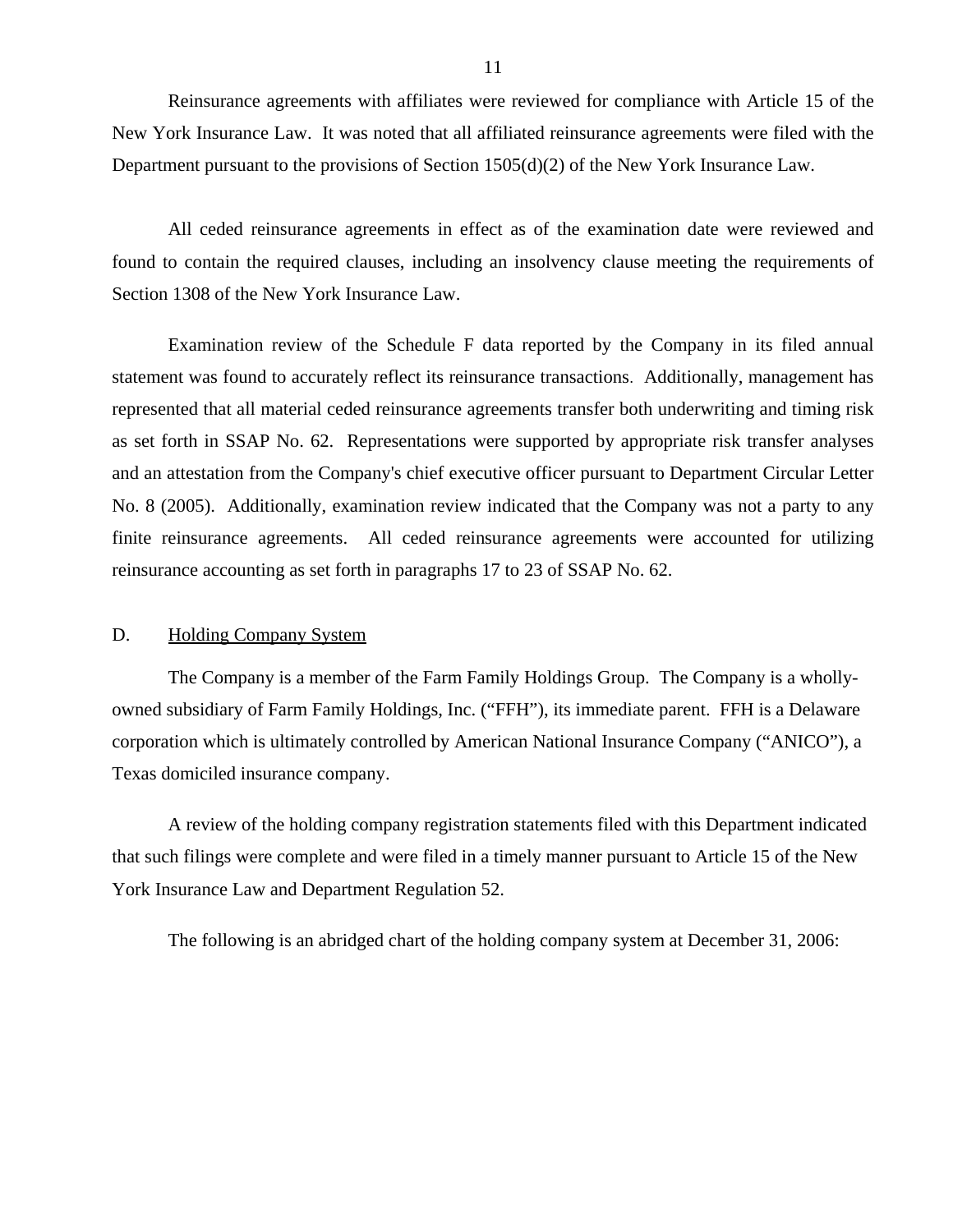

- (1) 94.3% owned by American National Property and Casualty Holding Co., LLC; 5% owned by TMNY Investments, LLC; and 0.7% owned by Comprehensive Investments Services, Inc. All of these entities are owned by ANICO as follows: 94%, 100% and 100% ownership, respectively.
- (2) 100% owned by Farm Family Holdings, Inc.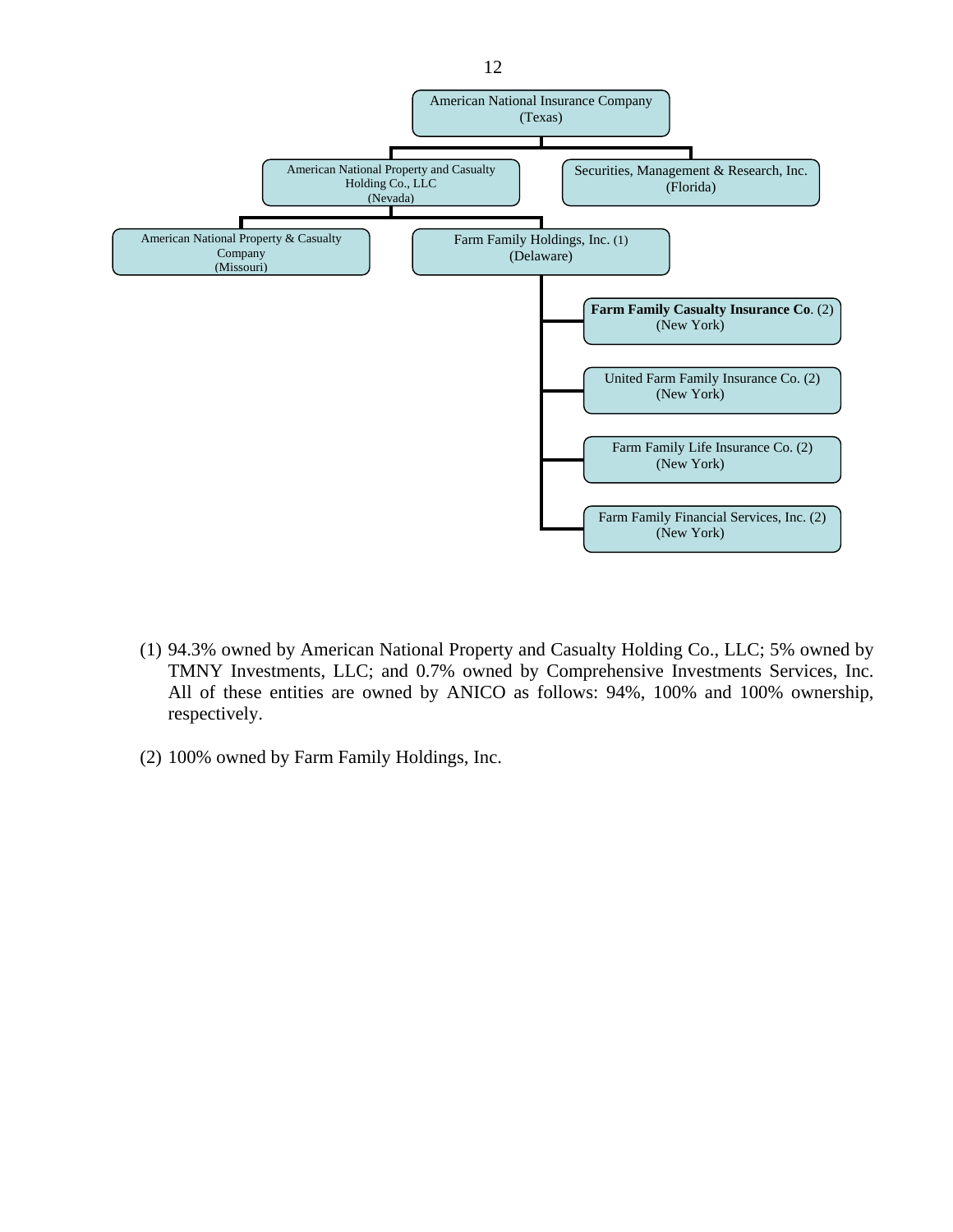At December 31, 2006, the Company was party to the following agreements with other members of its holding company system:

#### 1. Service Agreement with United Farm Family Insurance Company

Effective July 25, 1988, the Company entered into a service agreement with UFFIC. The agreement provides that the Company will perform certain administrative and special services for UFFIC and allows UFFIC to make use of its facilities. UFFIC reimburses the Company for all direct allocable expenses, reasonably and equitably determined to be attributable to UFFIC, plus direct overhead cost determined periodically by the parties. The review of the allocation of expenses between the parties revealed that the charges are reasonable and in accordance with the requirements of Department Regulation No. 30.

This agreement predates April 6, 1999, the date Farm Family Life Insurance Company and UFFIC were acquired by Farm Family Holdings, Inc. and as such the agreement was not subject to the filing requirements of Section 1505 of the New York Insurance Law. The agreement was subsequently filed with this Department in July 2001.

#### 2. Mortgage Loan and Real Estate Investment Services Agreement

The Company entered into this mortgage loan and real estate investment services agreement among UFFIC and ANICO effective June 1, 2001, pursuant to which ANICO shall solicit and underwrite proposed mortgage loans deemed to be suitable mortgage loan investments for the Company and UFFIC. This agreement was filed with the Department pursuant to Section 1505(d) of the New York Insurance Law and was non-objected to by the Department.

#### 3. Service Agreement with ANICO

The Company entered into this administrative services agreement with ANICO effective April 10, 2001, pursuant to which FFCIC and ANICO shall perform for each other as each company may request, certain services necessary in the conduct of their insurance operations. This agreement was filed with the Department pursuant to Section 1505(d) of the New York Insurance Law and was non-objected to by the Department.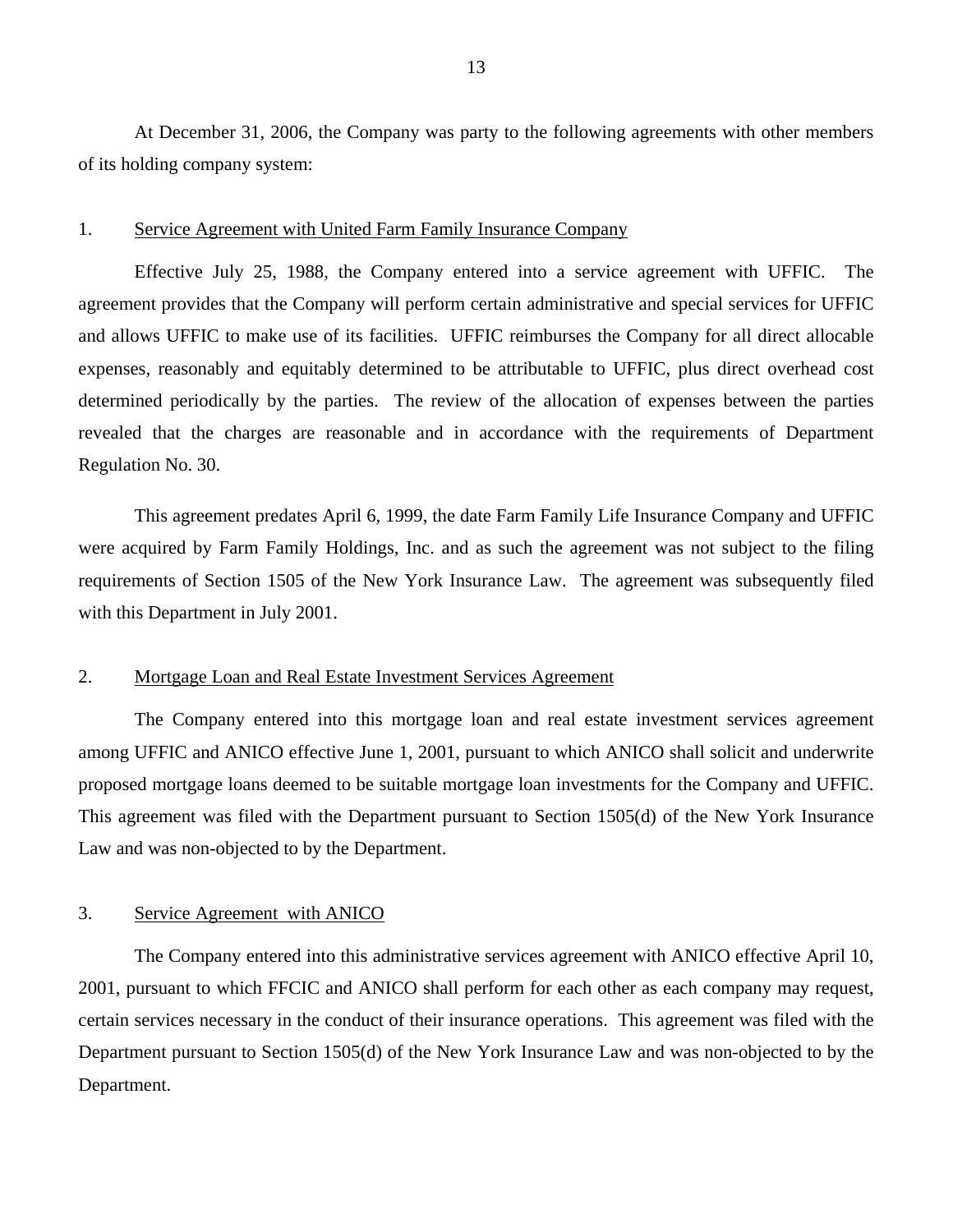#### 4. Amended and Restated Service Agreement with ANPAC

The Company first entered into this administrative services agreement with American National Property and Casualty Company on April 10, 2001 which was amended effective December 1, 2005. Pursuant to the terms of the agreement, FFCIC and ANPAC shall perform for each other as each company may request, certain services necessary in the conduct of their insurance operations. This agreement was filed with the Department pursuant to Section 1505(d) of the New York Insurance Law and was nonobjected to by the Department.

14

#### 5. Amended and Restated Investment Advisory Agreement

The Company and UFFIC first entered into this investment advisory agreement with ANICO on August 1, 2001 and amended effective November 7, 2006, pursuant to which ANICO shall act as the investment advisor and shall manage their investment portfolio in compliance with the laws and regulations of the State of New York, and subject at all times to the direction, control and approval of the their board of directors or designated committee thereof. This agreement was filed with the Department pursuant to Section 1505(d) of the New York Insurance Law and was non-objected to by the Department.

#### 6. Amended and Restated Tax Payment Allocation Agreement

The Company participates in a tax allocation agreement with ANICO ("Parent"), ANPAC Holding Company and FFH for taxable years commencing January 1, 2002. This agreement provides for the Company to pay the lesser of the amount of tax the Company would have paid if filing a separate return or the amount the Parent actually pays to the Internal Revenue Service ("IRS") until such time as the carry-back period expires. This provision eliminates the need for the Parent to maintain an escrow account for any taxes remitted by the Company that are not paid to the IRS by the Parent. Effective December 1, 2004, this agreement was amended and restated to include UFFIC as a party to this agreement as a result of the purchase on this date of all its outstanding capital stock by FFH. The review of both the original and amended agreements revealed that it is in compliance with Department Circular Letter No. 33 (1979). The agreements were filed with the Department pursuant to Section 1505(d) of the New York Insurance Law and the Department did not object to their implementation.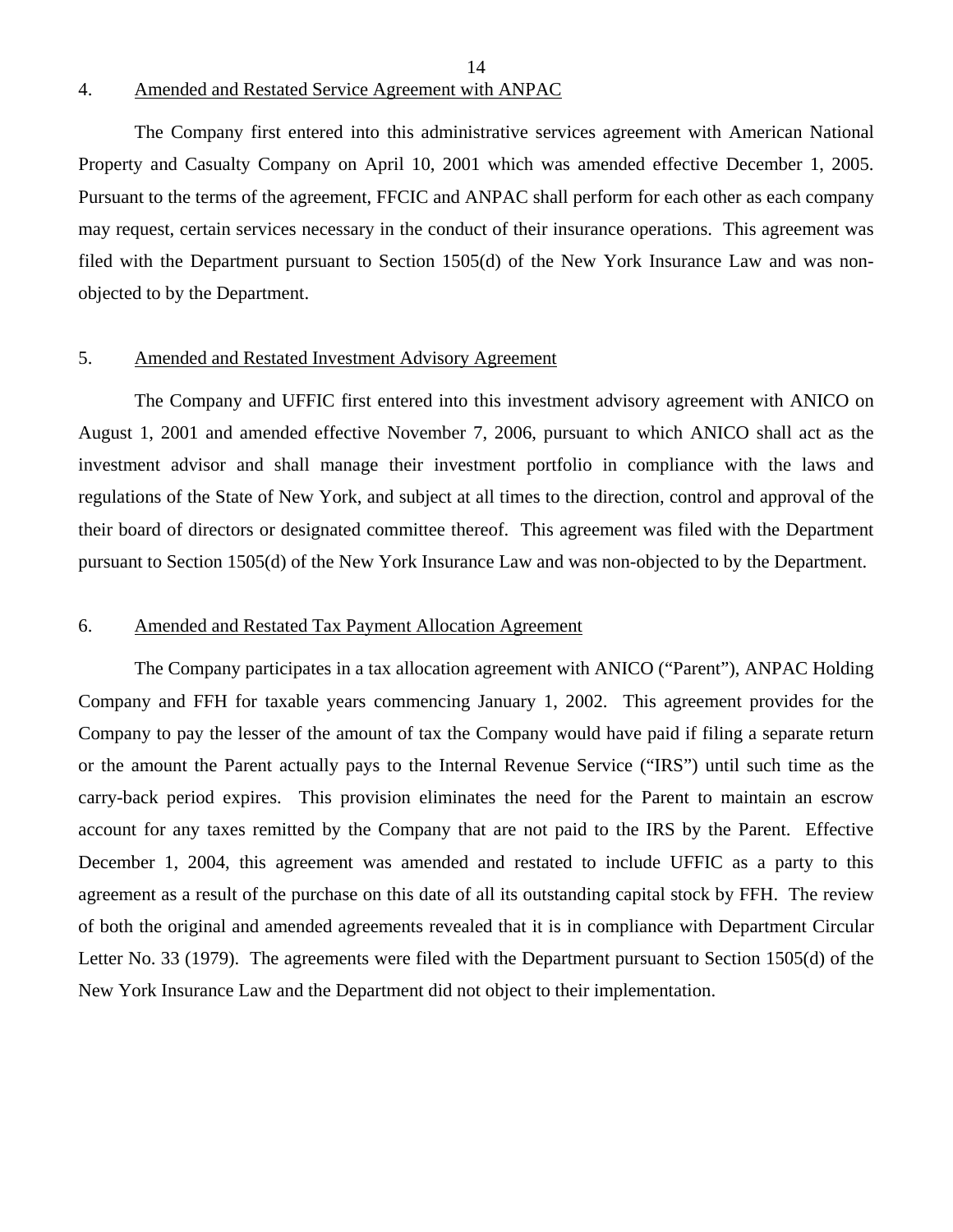#### 7. Service Agreement with FFFS

The Company entered into an administrative services agreement with Farm Family Financial Services Inc. ("FFFS") effective October 1, 1997, whereby the Company performs certain administrative and special services for FFFS and makes available its facilities to FFFS as FFFS determines to be reasonably necessary in the conduct of its operations. This agreement was revised per Amendment No. 1, effective January 1, 1999, to change the fees to be charged by the Company to FFFS. This agreement and its amendment were filed with the Department pursuant to Section 1505(d) of the New York Insurance Law and were non-objected to by the Department.

#### 8. Lease Agreement

The Company is a party to a lease agreement with Farm Family Life Insurance Company ("FFLIC') as lessor effective January 1, 1999 with an exercised option effective January 1, 2001 through December 31, 2002. During the examination period, this agreement was amended three times with the most recent amendment effective January 1, 2005, to extend the end date of the lease to December 31, 2009. The lease stipulates that the Company rents both office and storage spaces in the Glenmont, New York location of the home office building of the lessor. This agreement including all amendments thereto were filed with the Department pursuant to Section 1505(d) of the New York Insurance Law and were non-objected to by the Department.

#### 9. Expense Sharing Agreement

The Company is a party to an amended and restated expense sharing agreement with an affiliate, Farm Family Life Insurance Company and its parent, FFH, effective February 14, 1996. The agreement provides for the sharing of certain expenses among the parties and defines the methods to be used for allocating such expenses. The review of the allocation of expenses among the parties revealed that the charges are reasonable and in accordance with the requirements of Department Regulation No. 30. This agreement was filed with the Department pursuant to Section 1505(d) of the New York Insurance Law and was non-objected to by the Department.

#### 10. Renewal Note with Farm Family Holdings, Inc.

Effective December 31, 2006, the Company entered into a renewal note ("Note") with its immediate parent, FFH for a \$10 million (face amount), 5-year, revolving line of credit. Under the terms of the Note, the Company has agreed to pay FFH: (i) an annual fee of 0.125% of the face amount; and (ii)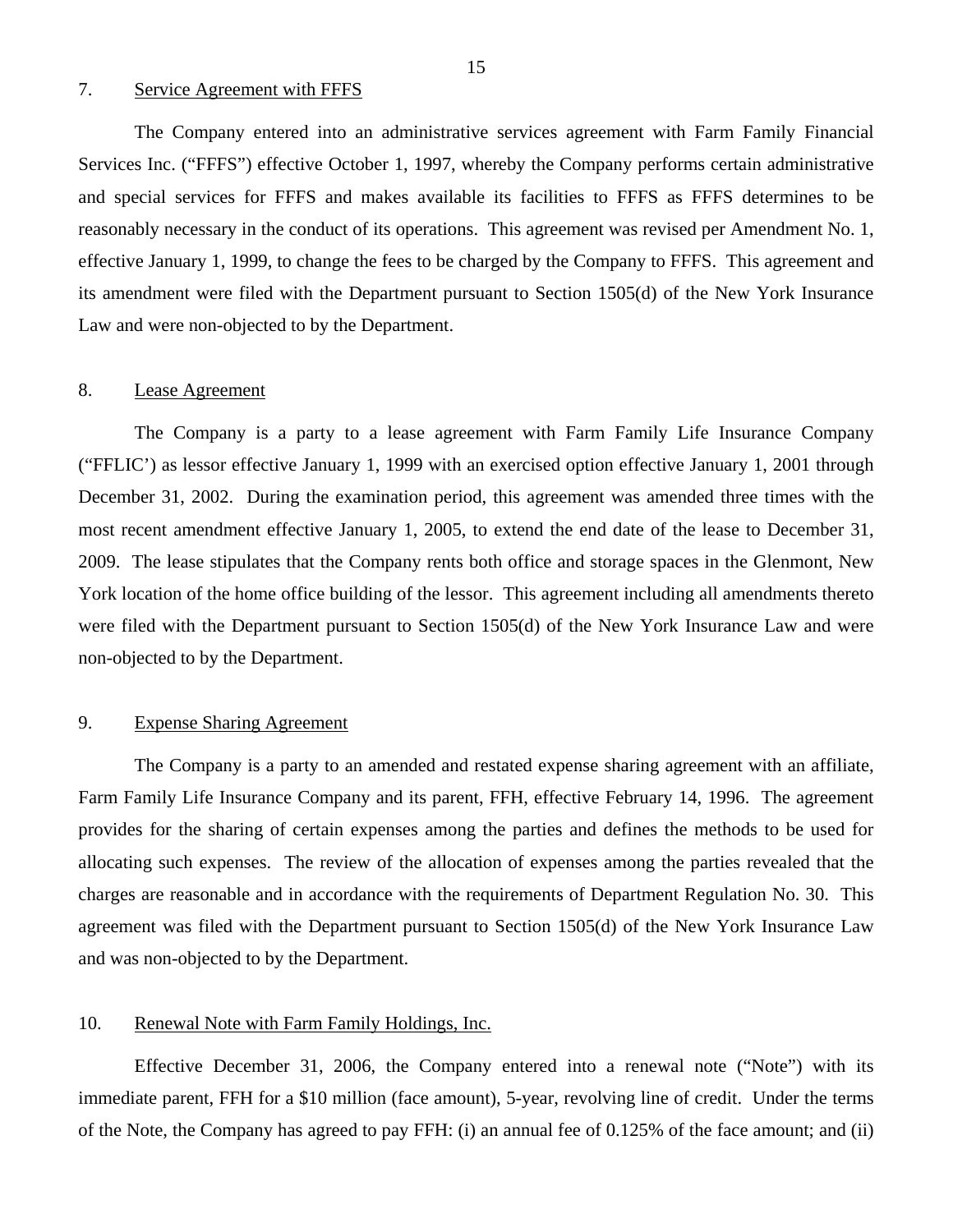a fee calculated and accrued monthly, and paid at the end of each calendar quarter, equal to an annualized 0.25% of the difference between the face amount and the amount of principal outstanding. This translates to an annualized fee of \$25,000 if the Company makes no borrowings. The renewal note was filed with the Department pursuant to Section 1505(d) of the New York Insurance Law and was non-objected to by the Department.

#### E. Significant Operating Ratios

The following ratios have been computed as of December 31, 2006, based upon the results of this examination:

| Net premiums written to surplus as regards policyholders                               | 160% |
|----------------------------------------------------------------------------------------|------|
| Liabilities to liquid assets (cash and invested assets less investments in affiliates) | 78%  |
| Premiums in course of collection to surplus as regards policyholders                   | 15%  |

All of the above ratios fall within the benchmark ranges set forth in the Insurance Regulatory Information System of the National Association of Insurance Commissioners.

The underwriting ratios presented below are on an earned/incurred basis and encompass the sixyear period covered by this examination:

|                                                               | <b>Amounts</b>           | Ratios        |
|---------------------------------------------------------------|--------------------------|---------------|
| Losses and loss adjustment expenses incurred                  | \$1,477,467,505          | 75.26%        |
| Other underwriting expenses incurred<br>Net underwriting gain | 482,186,718<br>3,496,265 | 24.56<br>0.18 |
| Premiums earned                                               | \$1,963,150,488          | 100.00%       |

#### F. Accounts and Records

#### i. Contract with KPMG, LLP

The examiner's review of the engagement letter ("Contract") between its independent auditor, KPMG, LLP ("KPMG") and the Companies' parent, ANICO, revealed that the Contract did not fully comply with the requirements of Part 89.2 of Department Regulation No. 118.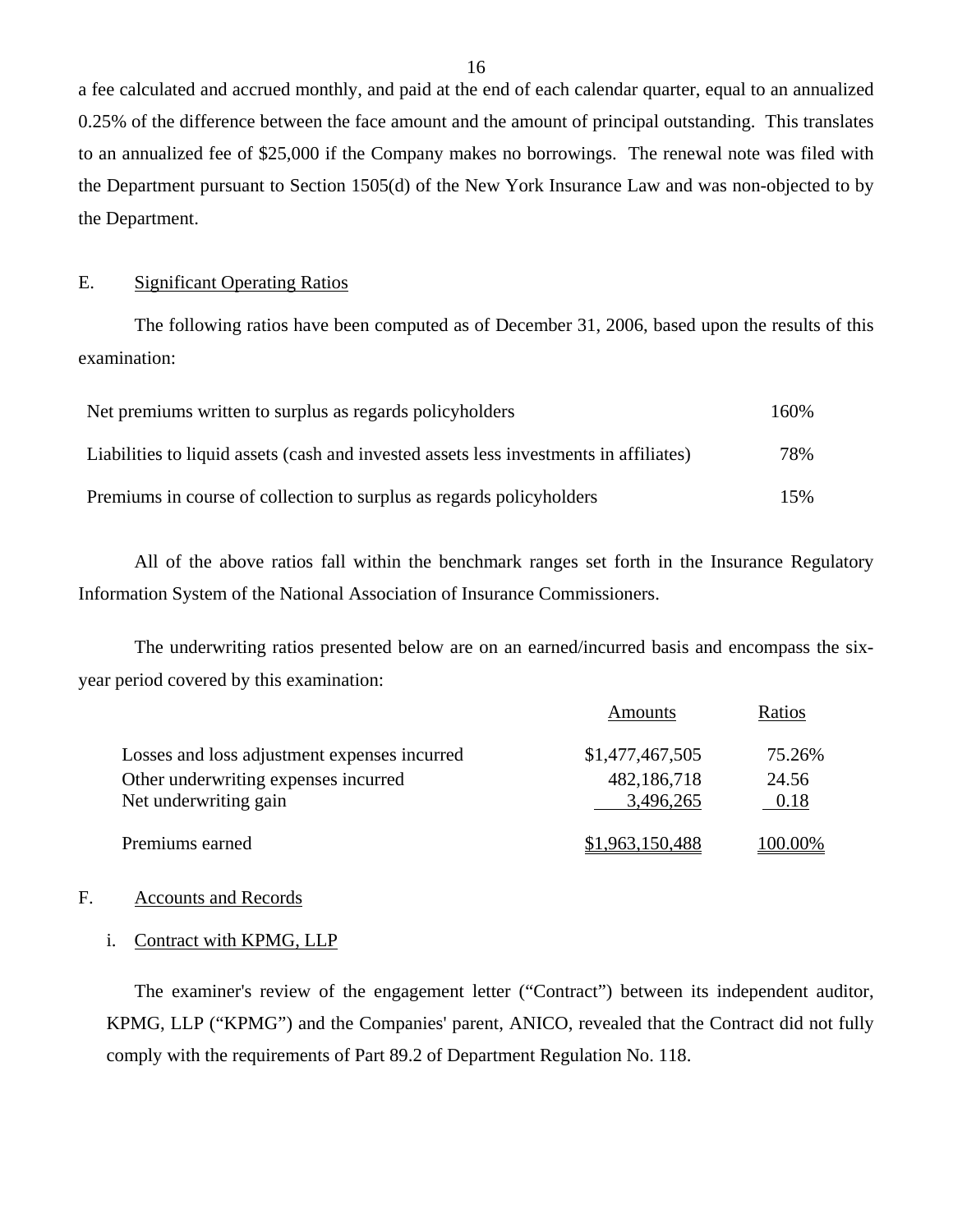17

Specifically, the Contract does not require the CPA to:

"(a) Provide an audited financial statement (with opinion) on or before May  $31<sup>st</sup>$ , OR

(b) Report to the Department in writing if the CPA has determined that the insurer has materially misstated its financial condition or that the insurer does not meet minimum capital or surplus requirements."

In addition, the Contract does not require the CPA to retain their work papers for the period required (basically the longer of six years or date of report filing) pursuant to Part 243.2(b)(7) and (c) of Department Regulation No. 152.

It is therefore recommended that the Company ensure that the contract with its CPA firm comply with the requirements of Department Regulations 118 and 152.

#### ii. Custodian Agreement with Bank of New York

The review of the Company's custodian agreement with Bank of New York revealed that the agreement lacks six of the twelve NAIC custodian agreement provisions. The provisions missing are as follows:

- a) The custodian is obligated to indemnify the insurance company for any insurance company's loss of securities in the custodian's custody, except that, unless domiciliary state law, regulation, or administrative action otherwise require a stricter standard, the bank or trust company shall not be so obligated to the extent that such loss was caused by other than the negligence or dishonesty of the custodian. (The wording in the current agreement states that the custodian shall be held liable, but not that the Custodian "is obligated to indemnify".)
- b) If domiciliary state law, regulation, or administrative action requires a stricter standard of liability for custodians of insurance company securities than that set forth in a) above, then such stricter standard shall apply. An example of a stricter standard that may be used is that the custodian is obligated to indemnify the insurance company for any loss of securities of the insurance company in the custodian's custody occasioned by the negligence or dishonesty of the custodian's officers or employees, or burglary, robbery, holdup, theft, or mysterious disappearance, including loss by damage or destruction. (The Companies' custodial agreements do not have any mention of such stricter standard).
- c) In the event of a loss of the securities for which the custodian is obligated to indemnify the insurance company, the securities shall be promptly replaced or the value of the securities and the value of any loss of rights or privileges resulting from said loss of securities shall be promptly replaced.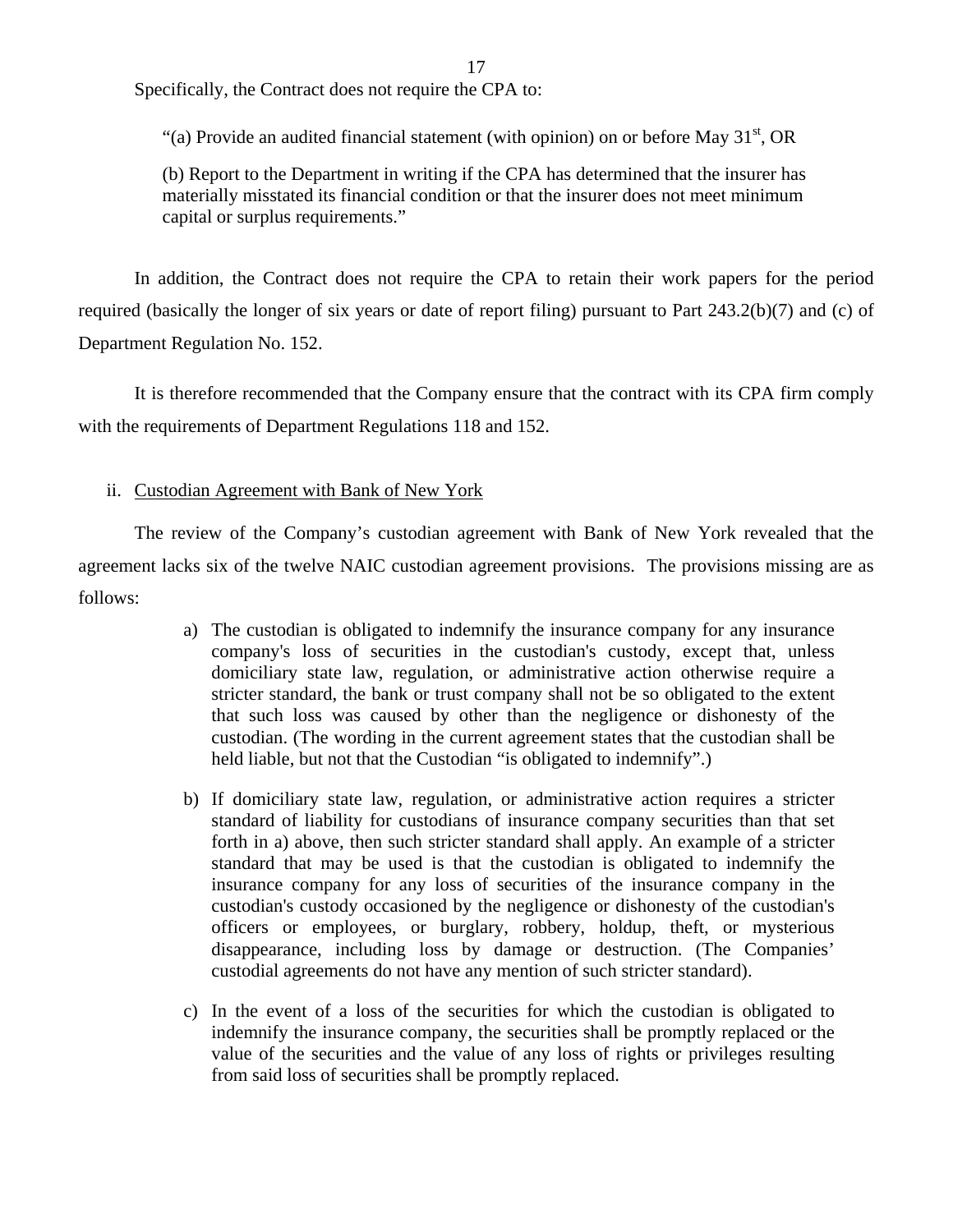- d) In the event that the custodian gains entry in a clearing corporation through an agent, there should be a written agreement between the custodian and the agent that the agent shall be subjected to the same liability for loss of securities as the custodian. If the agent is governed by laws that differ from the regulation of the custodian, the Commissioner of Insurance of the state of domicile may accept a standard of liability applicable to the agent that is different from the standard liability. (The possibility of this event is not mentioned in the custodial agreements.)
- e) If the custodial agreement has been terminated or if 100% of the account assets in any one custody account have been withdrawn, the custodian shall provide written notification, within three business days of termination or withdrawal, to the insurer's domiciliary commissioner.
- f) The custodian and its agents, upon reasonable request, shall be required to send all reports which they receive from a clearing corporation or the Federal Reserve book-entry system which the clearing corporation or the Federal Reserve permits to be redistributed and reports prepared by the custodian's outside auditors, to the insurance company on their respective systems of internal control.

It is recommended that the Company amend its custodian agreement to include all the protective covenants and provisions in order to comply with the requirements set forth in the NAIC Financial Condition Examiners Handbook and to Department guidelines.

Subsequent to the examination date, the Company amended its custodian agreement with Bank of New York to include the missing provisions.

#### iii. Advance Premiums

It was noted during the review of "Advance premiums" that although the Company routinely bills policyholders for policy renewals and new business as much as 30 days in advance, the Company reported a \$0 liability for "Advance premiums" collected as of the examination date. Advance premiums are posted as credits to the "Premiums receivable" when received.

#### SSAP No 53 states:

"Advance premiums result when the policies have been processed, and the premium has been paid prior to the effective date. These advance premiums are reported as a liability in the statutory financial statement and not considered income until due. Such amounts are not included in written premium or the unearned premium reserve."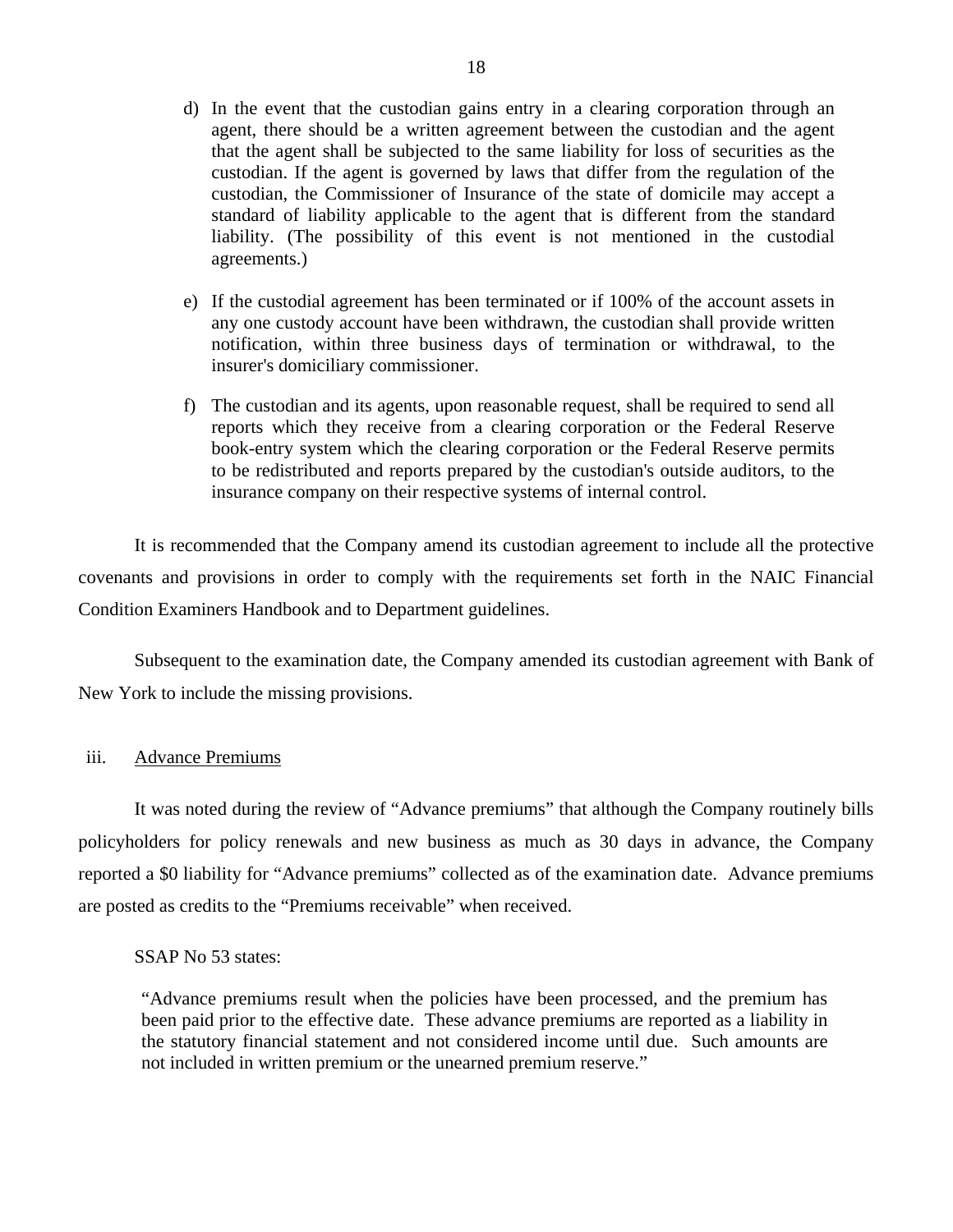Information to quantify the amount that had been collected in advance as of December 31, 2006 was not readily available. Hence, no reclassification will be made.

It is recommended that the Company develop the reporting capability to accurately identify "Advance premiums" and report the amount as a liability in the Annual Statement in accordance with SSAP No. 53.

#### iv. Uncollected Premiums Aging Report

The prior examination report contained a recommendation that the Company develop reports that will clearly show the aging status of all uncollected premium balances. The Company has developed a new aging report which shows that the report total agrees with the Uncollected premiums. However, the sum total of all of the aging buckets does not agree with the report total. It was also noted that the financial reporting process still relies on the system-generated "short form" report for reporting of nonadmitted premiums receivable with no periodic review of the report for accuracy. The Company has not effectively complied with the prior examination report recommendation.

In addition, the examiner's review of the "short form" aging report used by financial reporting noted numerous account balances that were improperly included in the non-admitted amount due to a one cent balance. Our research indicates that these one cent balances are the result of dividing an odd dollar balance due by an even number of installments. Apparently, the Combined Bill system leaves a penny on the account and as that one cent ages past 90 days, the entire account balance is identified as nonadmitted.

It is again recommended that the Company develop reports that will clearly show the aging status of all uncollected premium balances. It is further recommended that the Company periodically review system generated reports for accuracy.

#### v. Uncollected Premiums – Deferred Billing Report

The prior examination report recommended that the Company maintain a detailed deferred billing report in order that correct balances for each of the Uncollected premium lines may be reported. The examiners noted that the Company is still making an estimate to determine the Uncollected premium amounts to be allocated between "Premiums in course of collection and deferred premiums receivable."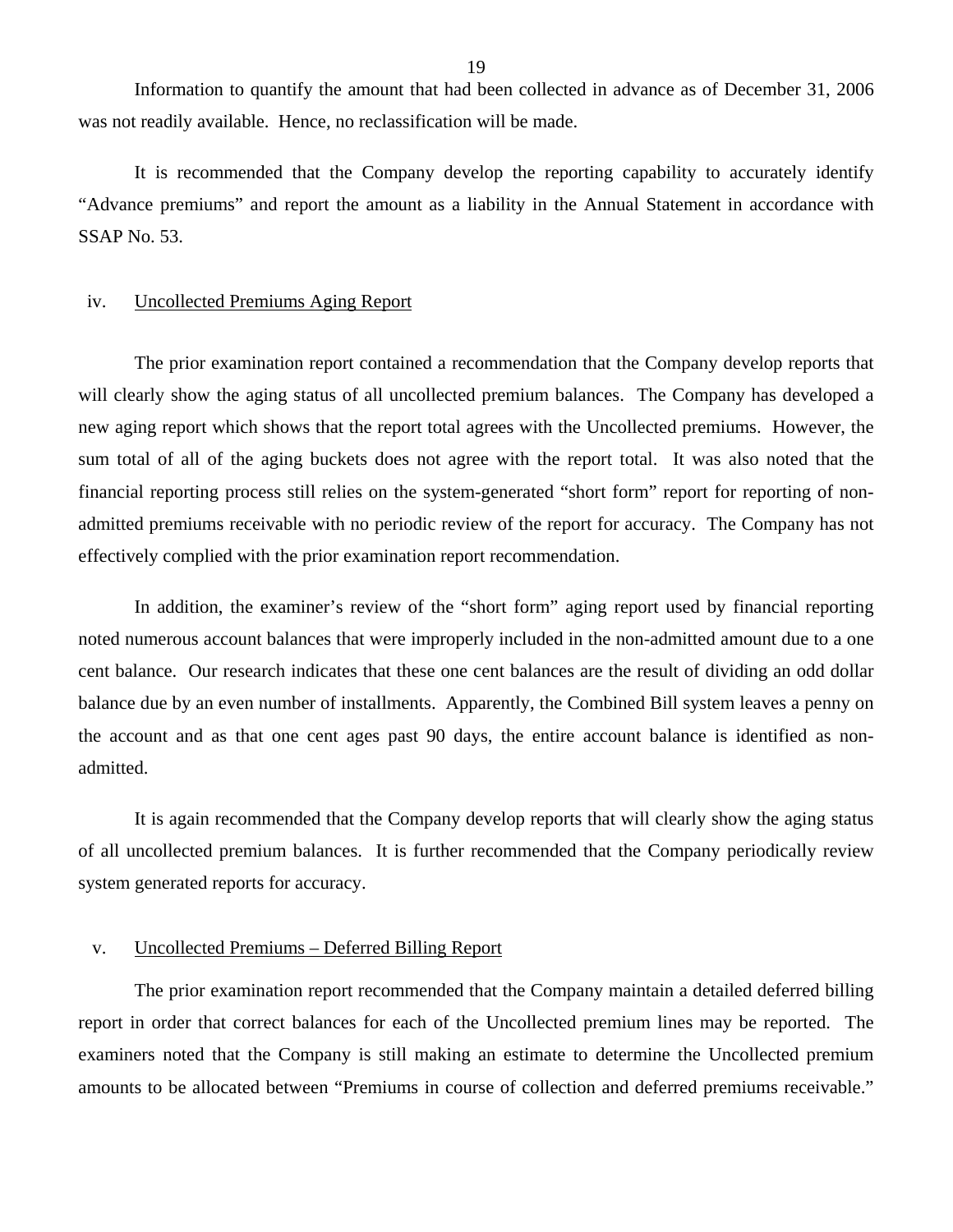Furthermore, it was noted that the Company reports no non-admitted "Deferred premiums receivable", when actually a portion of the non-admitted Premiums in course of collection are deferred premiums.

It is again recommended that the Company develop reports to accurately identify the uncollected premiums as either Premiums in course of collection or deferred premiums, including the non-admitted amounts.

#### vi. Bank Signatories

The examiners noted that the Company's records regarding signatories did not match the bank records. Specifically, certain bank records still gave check signing privileges to persons who were no longer employees of the Company. Further verification from the branch showed that the signature card in place was not updated and still has the signature of a former employee.

The bank provided a letter confirming that the named former employee was removed as a signatory from its system as of May 2, 2006 when the bank received a letter from the Company instructing the bank to update the signature cards on file. However, the removal was not noted with the signature cards the bank has on file. It is important to note that the former employee resigned in April 2004 but the Company only requested the bank to update its records two years later, in May 2006.

It is therefore recommended that in the future the Company updates in a timely manner and maintains all signatory cards for all of its bank accounts in order that check signing authority is given only to the signatories approved by the board of directors.

#### viii. Fidelity Bond

Fidelity bonds provide coverage to the insured business or individual for money or other property lost because of dishonest acts of its bonded employees. While the need for fidelity bond coverage can vary from company to company, it is recommended that those who have access to cash and investments be bonded. This includes the people who have the ability to authorize wire transfers, write checks and those who can buy, sell, or transfer investments. The terms of each policy may vary. However, it is recommended that the policy be written to cover material acts of theft or dishonesty by bonded employees.

The examiner reviewed Exhibit R of the NAIC Financial Condition Examiners Handbook to ascertain the minimum suggested fidelity bond amount for the Company as of December 31, 2006. The review indicated that the minimum suggested amounts for fidelity insurance for FFCIC was \$1,500,000.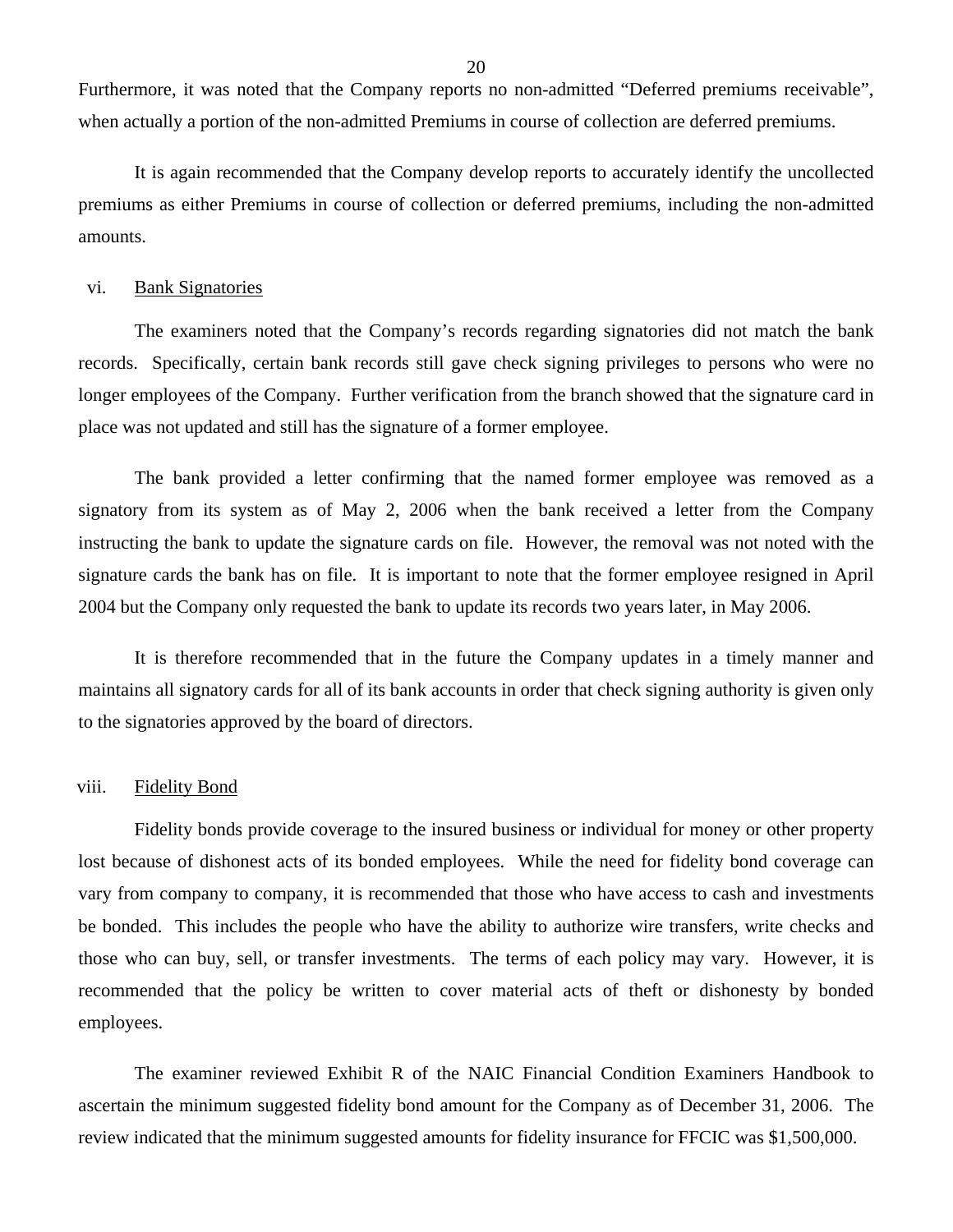The Company had a fidelity bond in effect as of December 31, 2006 with Chubb Group of Insurance Companies of \$1.5 million for single loss limit and \$3 million aggregate limit. This bond, however, was issued to the Company's ultimate parent ANICO and includes coverage for a number of ANICO's subsidiaries (12 insurance companies and 35 non-insurance entities).

As indicated in Exhibit R, the exposure index is calculated using all insured companies named on the fidelity bond. The Company has indicated that because some of the companies under the ANICO Group do not sell insurance, it is difficult to apply the formula in Exhibit R for determining suggested minimum amounts of fidelity insurance.

It is important to note, however, that FFCIC's suggested minimum amount as a single entity is already \$1.5 million and the fidelity bond coverage for the entire ANICO Group of Companies is only \$1.5 million. This means that FFCIC's coverage under the fidelity bond is determined to fall short of the suggested minimum amount.

While it is noted that Exhibit R is not an absolute guide, it has been the Department's position to apply such guidance on examinations. Accordingly, it is recommended that the Company maintain fidelity bond coverage that meets the minimum suggested amounts as set forth in the NAIC Financial Condition Examiners Handbook.

#### ix. Directors' & Officers' ("D & O") Indemnification Policy

Department Regulation 110, Section 72.1(c) states in part that:

"Retention amounts and co-insurance are both required, in accordance with this Part, for D&O indemnification policies issued to corporations formed under the Insurance Law, Religious Corporations Law, Cooperative Corporations Law, Transportation Corporations Law, or any other law of this state, where provisions of such laws make such corporations subject to B.C.L. section 727 or N-PCL section 727."

The review of the Company's D&O Policy which was issued to its ultimate parent ANICO revealed that it is not in compliance with Department Regulation No. 110, which requires an individual retention of \$5,000 and an aggregate retention of \$50,000, as well as a coinsurance percentage of 0.50% be included in any D&O policy.

It is therefore recommended that the Company comply with the required retention and coinsurance percentages stipulated in Department Regulation 110.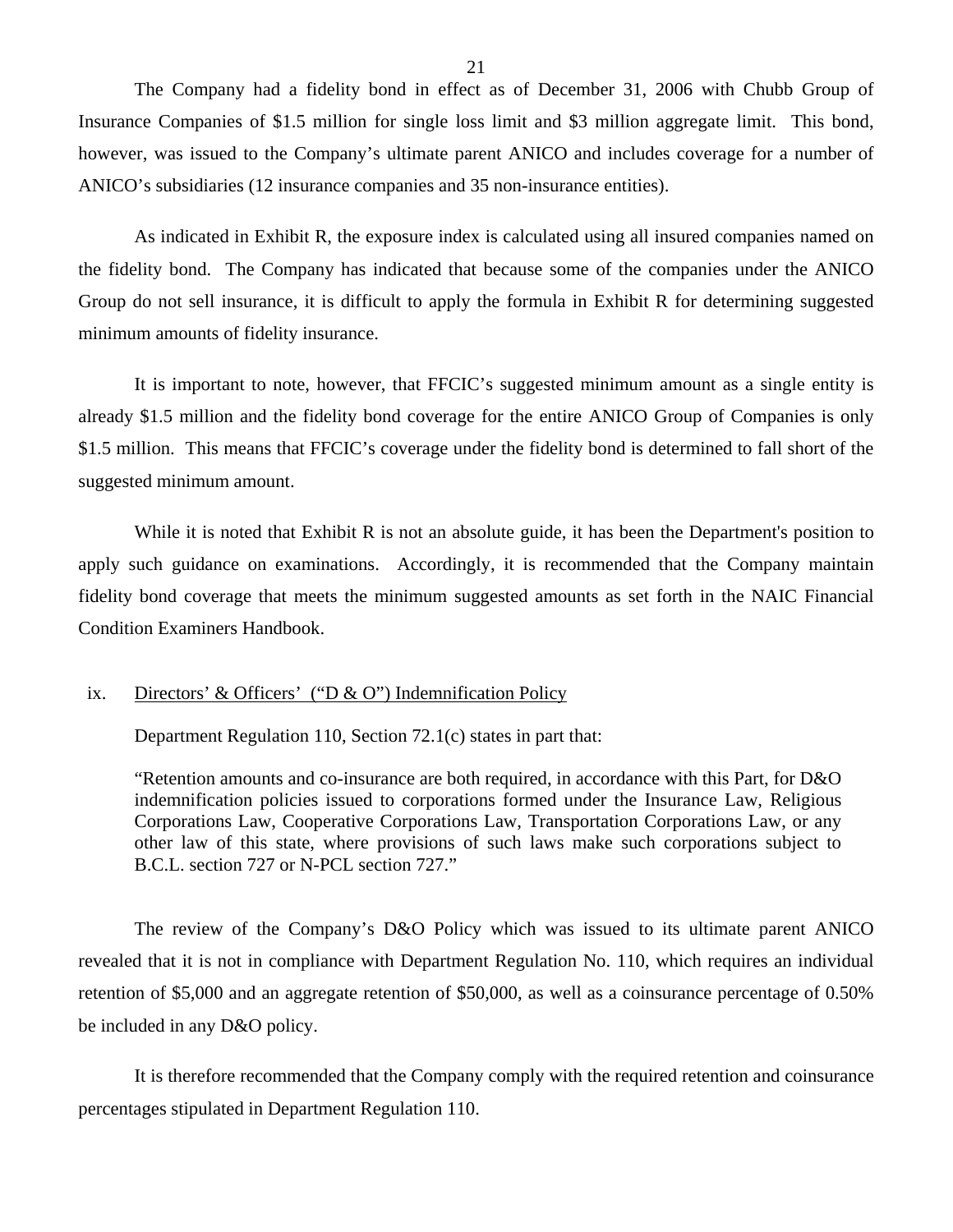#### <span id="page-23-0"></span>G. Information Systems Controls Evaluation

A review of the Company's responses to the Controls in Information Systems Questionnaire (Exhibit C of the NAIC Financial Condition Examiners Handbook) was performed in connection with the examination as of December 31, 2006.

The review included procedures to obtain reasonable assurance about whether:

- The Company's responses to Exhibit C present fairly, in all material respects, the aspects of the Company's policies and procedures that may be relevant to its information technology ("IT") internal control structure;
- The control structure policies and procedures were suitably designed to achieve the control objectives implicit in the questionnaire, if those policies and procedures were complied with; and,
- Such policies and procedures had been placed in operation from January 1, 2006 to December 31, 2006, until the date of the IT report.

#### i. Contingency Planning Controls

The results of the review and testing do not provide reasonable assurance that policies and procedures have been developed to address contingency planning control objectives.

The Company lacks a business continuity plan ("BCP"), and a formal disaster recovery plan ("DRP") for recovering data, hardware and software necessary to resume critical business operations after a natural or human-caused disaster.

Presently, as part of its Sarbanes-Oxley initiative, in a joint project with other American National Companies, the Company has begun developing its BCP/DRP. Maji Systems, Inc. provides consulting help in developing the plans, and the Company purchased Mitigator software, developed by EverGreen, to use in building a complete business continuity/disaster recovery plan based upon a business impact analysis ("BIA") and information technology risk assessments.

It is recommended that the Company place a high priority on the implementation of a comprehensive corporate business contingency plan that is kept current, based on a business impact analysis, tested, and that addresses all significant business activities.

This plan should address critical business functions, their priorities, and recovery time objectives, and clearly describe senior management roles and responsibilities associated with the declaration of an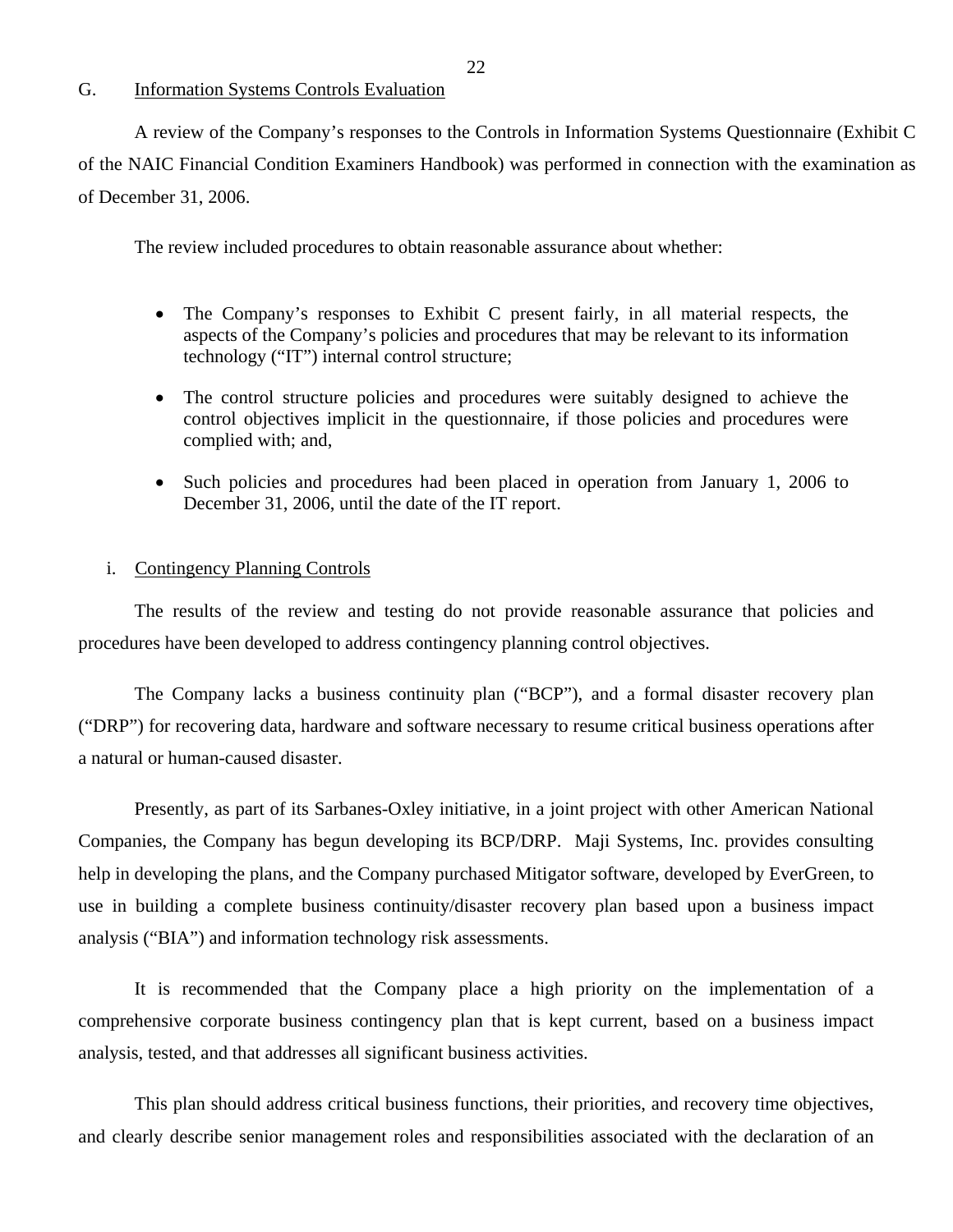emergency, and implementation of the business continuity and disaster recovery plans. Plans should be tested regularly; weaknesses noted during the testing should be addressed promptly; and, testing documentation should be maintained. In addition, copies of the plan should be maintained at off-site locations.

The BCP should detail manual processing procedures to be used while computer systems are not available; and, list specific supplies required in the event of a disaster and corresponding vendor contact information. The plan should also reflect procedures for communications with stakeholders and significant entities outside the Company.

The DRP should list all critical data files, operating systems, applications and hardware including telecommunications.

The IT group should not be the sole provider and sponsor of the Company's business continuity program. Managers of each business unit should assume ownership of the plan and should have ultimate responsibility for the successful execution of the plan. The Plan should be centrally coordinated to ensure that all business units and the DRP are in tandem, and allow for an efficient resumption of business services.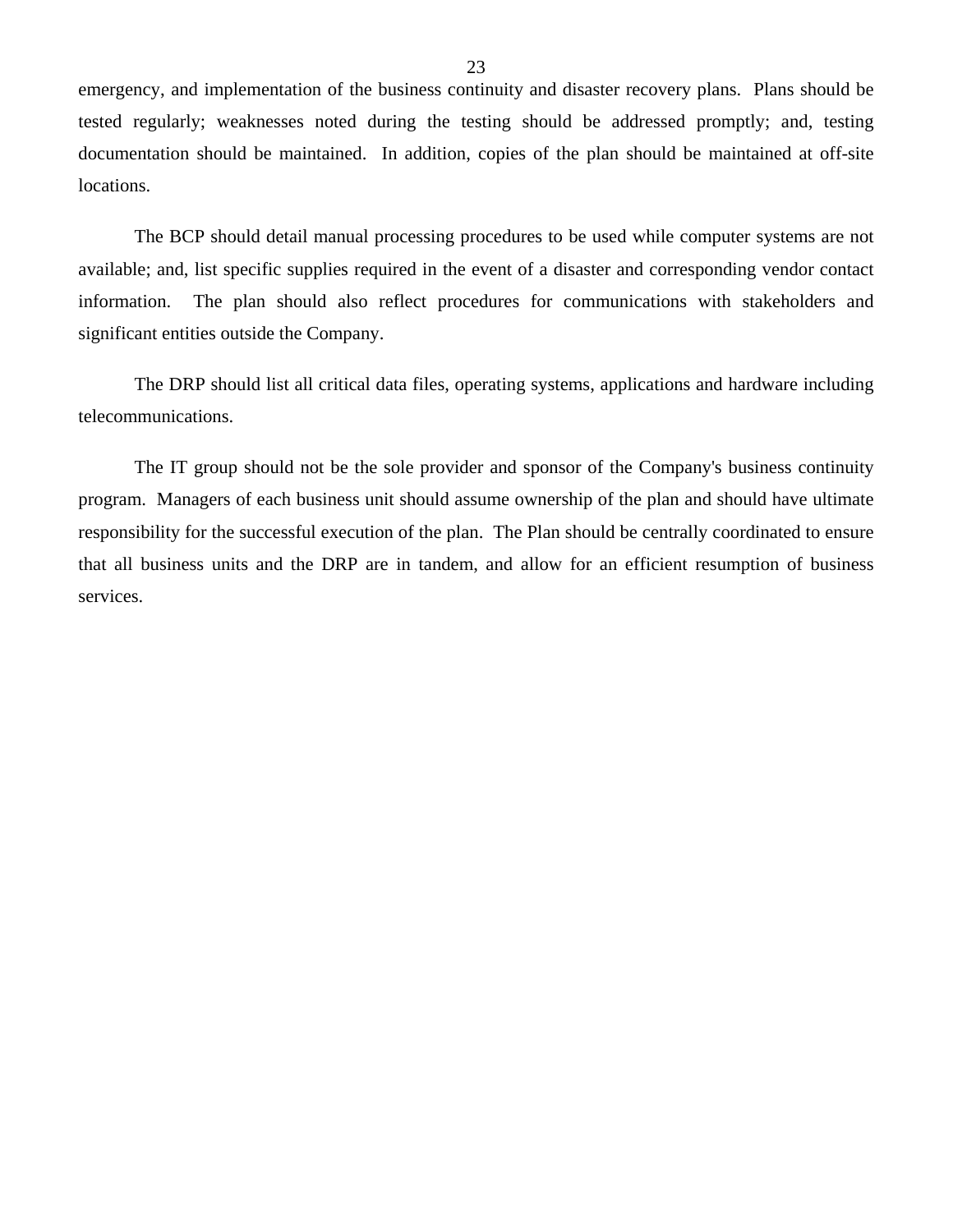# A Balance Sheet

The following shows the assets, liabilities and surplus as regards policyholders as of December 31, 2006 as determined by this examination and as reported by the Company:

| Assets                                                          |               | <b>Assets Not</b> | Net Admitted  |
|-----------------------------------------------------------------|---------------|-------------------|---------------|
|                                                                 | Assets        | Admitted          | Assets        |
| <b>Bonds</b>                                                    | \$686,397,235 | \$0               | \$686,397,235 |
| Preferred stocks                                                | 27,903,790    | 0                 | 27,903,790    |
| Common stocks                                                   | 14,589,757    | $\overline{0}$    | 14,589,757    |
| Cash, cash equivalents and short-term investments               | 57,421,671    | 0                 | 57,421,671    |
| Contract loans                                                  |               | 0                 |               |
| Other invested assets                                           | 4,334,524     | 0                 | 4,334,524     |
| Receivable for securities                                       | 611,645       | 0                 | 611,645       |
| Aggregate write-ins for invested assets                         |               | 0                 |               |
| <b>Title Plants</b>                                             |               | $\theta$          |               |
| Investment income due and accrued                               | 9,415,724     | $\boldsymbol{0}$  | 9,415,724     |
| Uncollected premiums and agents' balances in the course of      |               |                   |               |
| collection                                                      | 39,434,847    | 2,182,065         | 37,252,782    |
| Deferred premiums, agents' balances and installments booked but |               |                   |               |
| deferred and not yet due                                        | 52,408,330    | 0                 | 52,408,330    |
| Accrued retrospective premiums                                  |               | 0                 |               |
| Amounts recoverable from reinsurers                             | 1,793,529     | $_{0}$            | 1,793,529     |
| Funds held by or deposited with reinsured companies             | (13,326)      |                   | (13,326)      |
| Net deferred tax asset                                          | 28,315,554    | 9,705,921         | 18,609,633    |
| Aggregate write-ins for other than invested assets              | 3,812,996     | 1,370,697         | 2,442,299     |
| Total assets                                                    | \$926,426,276 | \$13,258,683      | \$913,167,593 |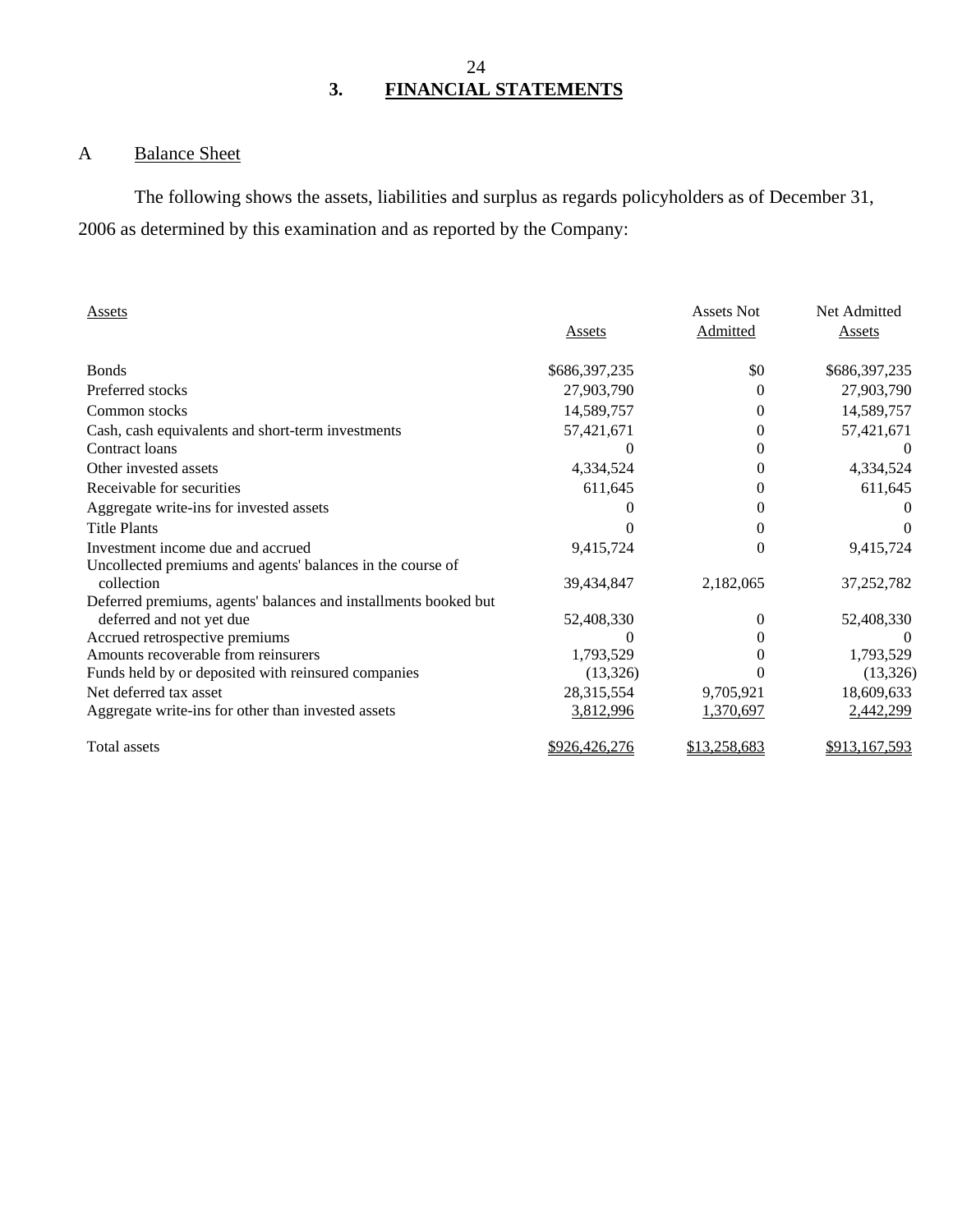#### Liabilities, surplus and other funds

| Liabilities                                                           |               |
|-----------------------------------------------------------------------|---------------|
| Losses                                                                | \$358,627,602 |
| Reinsurance payable on paid losses and loss adjustment expenses       | 1,445,178     |
| Loss adjustment expenses                                              | 58,914,949    |
| Commissions payable, contingent commissions and other similar charges | 3,655,948     |
| Other expenses (excluding taxes, licenses and fees)                   | 13,634,499    |
| Taxes, licenses and fees (excluding federal and foreign income taxes) | 5,288,552     |
| Current federal and foreign income taxes                              | 8,853,729     |
| Unearned premiums                                                     | 183, 162, 509 |
| Ceded reinsurance premiums payable (net of ceding commissions)        | (275,097)     |
| Funds held by company under reinsurance treaties                      | 2,680,630     |
| Amounts withheld or retained by company for account of others         | 1,148,982     |
| Remittances and items not allocated                                   | (159,241)     |
| Provision for reinsurance                                             | 33,000        |
| Payable to parent, subsidiaries and affiliates                        | 33,123,892    |
| Aggregate write-ins for liabilities                                   | (136,771)     |
| <b>Total liabilities</b>                                              | \$669,998,361 |
| Surplus and other funds                                               |               |
| Common capital stock<br>\$3,606,205                                   |               |
| 71,776,893<br>Gross paid in and contributed surplus                   |               |
| Unassigned funds (surplus)<br>167,786,134                             |               |
| Surplus as regards policyholders                                      | 243,169,232   |
| Total liabilities, surplus and other funds                            | \$913,167,593 |

NOTE: The Internal Revenue Service ("IRS") has completed its audits of the Company's consolidated Federal Income Tax returns for tax year 2001. However, this particular tax year is still considered open and eligible for appeal as IRS has not sent the parent company (ANICO) the required notice of claim disallowance. Audits covering tax years 2002 and 2003 are still pending before IRS Office of Appeals. In August 2007, the Company consented to extending the statute of limitations to December 31, 2008. The Internal Revenue Service has not yet audited tax returns covering tax years 2004 through 2006. The examiner is unaware of any potential exposure of the Company to any tax assessment and no liability has been established herein relative to such contingency.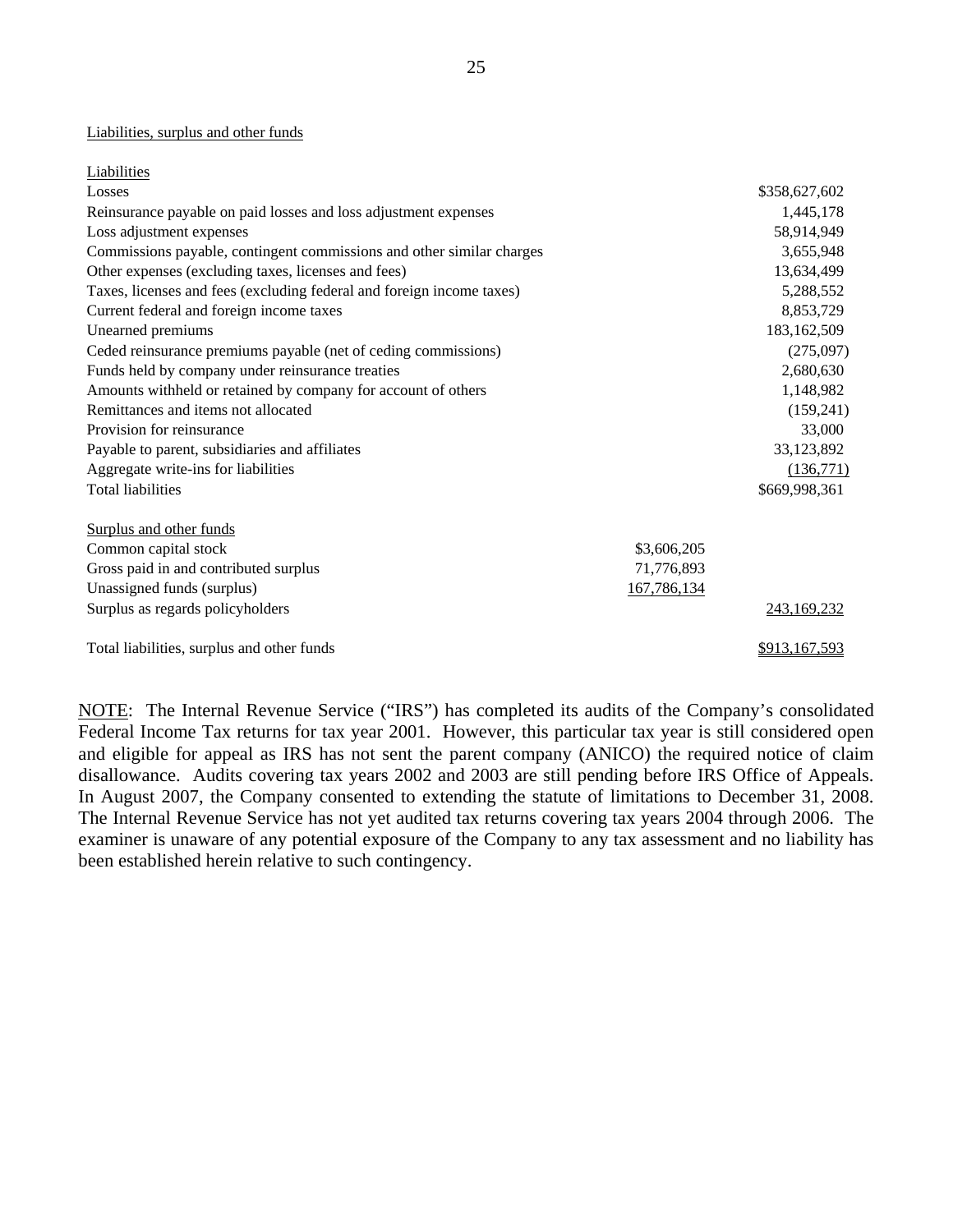# B. Underwriting and Investment Exhibit

Surplus as regards policyholders increased \$116,611,620 during the six-year examination period January 1, 2001 through December 31, 2006, detailed as follows:

| <b>Underwriting Income</b>                                                                                                                                              |                                               |                 |
|-------------------------------------------------------------------------------------------------------------------------------------------------------------------------|-----------------------------------------------|-----------------|
| Premiums earned                                                                                                                                                         |                                               | \$1,963,150,488 |
| Deductions:<br>Losses incurred<br>Loss adjustment expenses incurred<br>Other underwriting expenses incurred                                                             | \$1,294,522,687<br>182,944,818<br>482,186,718 |                 |
| Total underwriting deductions                                                                                                                                           |                                               | 1,959,654,223   |
| Net underwriting gain or (loss)                                                                                                                                         |                                               | \$3,496,265     |
| <b>Investment Income</b>                                                                                                                                                |                                               |                 |
| Net investment income earned<br>Net realized capital gain                                                                                                               | \$174,390,226<br>(1,354,142)                  |                 |
| Net investment gain or (loss)                                                                                                                                           |                                               | 173,036,084     |
| Other Income                                                                                                                                                            |                                               |                 |
| Net gain or (loss) from agents' or premium balances charged off<br>Finance and service charges not included in premiums<br>Aggregate write-ins for miscellaneous income | \$(7,133,185)<br>15,170,185<br>(2,558,029)    |                 |
| Total other income                                                                                                                                                      |                                               | 5,478,971       |
| Net income before dividends to policyholders and before federal<br>and foreign income taxes                                                                             |                                               | \$182,011,320   |
| Dividends to policyholders                                                                                                                                              |                                               | 203,413         |
| Net income after dividends to policyholders but before federal<br>and foreign income taxes                                                                              |                                               | \$181,807,907   |
| Federal and foreign income taxes incurred                                                                                                                               |                                               | 61,714,277      |
| Net income                                                                                                                                                              |                                               | \$120,093,630   |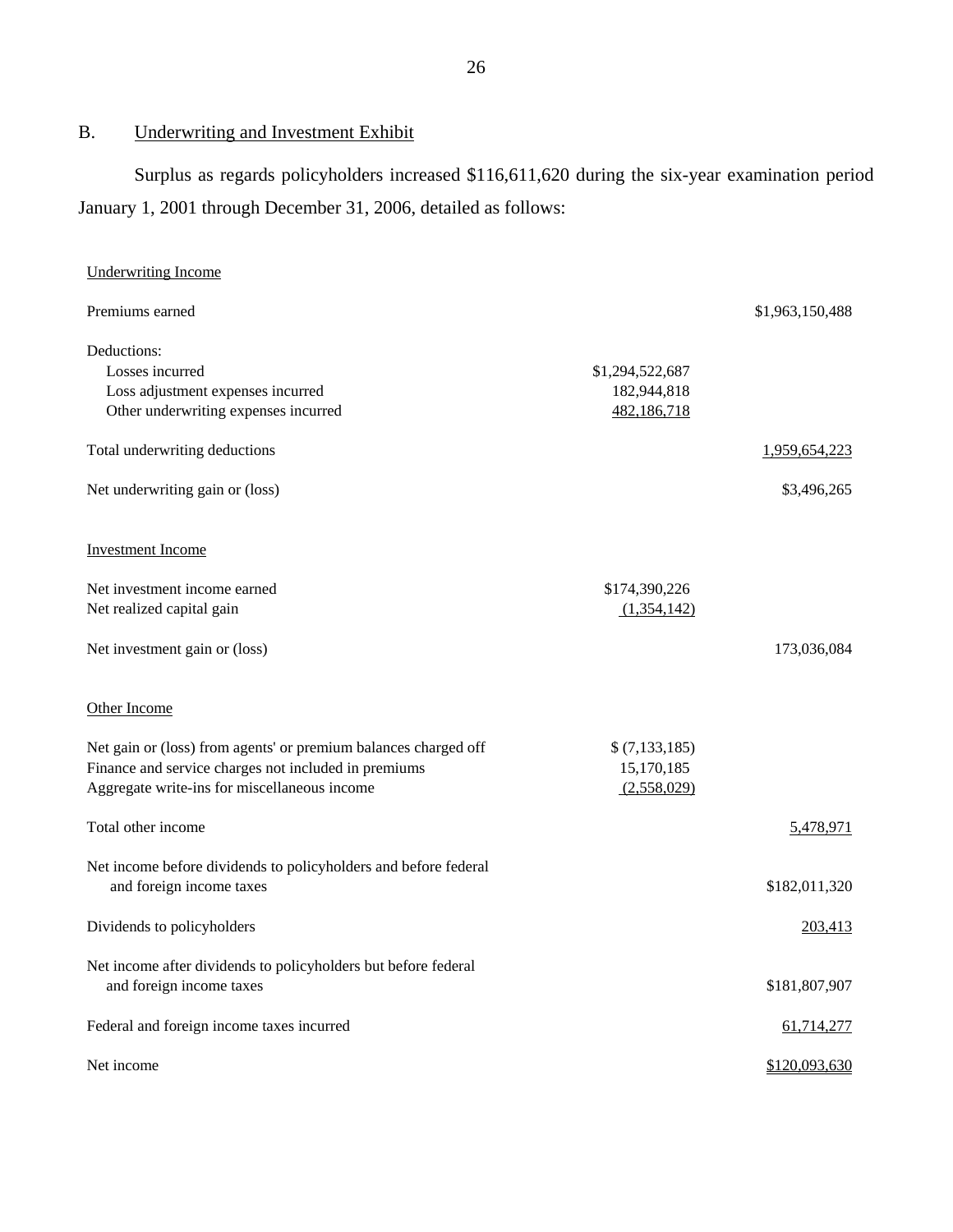|                                                       | Gains in<br>Surplus | Losses in<br><b>Surplus</b> |               |
|-------------------------------------------------------|---------------------|-----------------------------|---------------|
| Net income                                            | \$120,093,630       |                             |               |
| Net unrealized capital gains or (losses)              |                     | \$379.459                   |               |
| Change in net deferred income tax                     | 28,465,442          |                             |               |
| Change in nonadmitted assets                          |                     | 6,389,632                   |               |
| Change in provision for reinsurance                   |                     | 33,000                      |               |
| Cumulative effect of changes in accounting principles |                     | 921,954                     |               |
| Dividends to stockholders                             |                     | 21,501,996                  |               |
| Aggregate write-ins for gains and losses in surplus   |                     | 2,721,411                   |               |
| Total gains and losses                                | \$148,559,072       | \$31,947,452                |               |
| Net increase (decrease) in surplus                    |                     |                             | 116,611,620   |
| Surplus as regards policyholders per report on        |                     |                             |               |
| examination as of December 31, 2006                   |                     |                             | \$243,169,232 |

#### **4. LOSSES AND LOSS ADJUSTMENT EXPENSES**

The examination liability for the captioned items of \$417,542,551 is the same as reported by the Company as of December 31, 2006. The examination analysis was conducted in accordance with generally accepted actuarial principles and practices and was based on statistical information contained in the Company's internal records and in its filed annual statements.

#### **5. MARKET CONDUCT ACTIVITIES**

In the course of this examination, a review was made of the manner in which the Company conducts its business and fulfills its contractual obligations to policyholders and claimants. The review was general in nature and is not to be construed to encompass the more precise scope of a market conduct investigation, which is the responsibility of the Market Conduct Unit of the Property Bureau of this Department.

The general review was directed at practices of the Company in the following areas: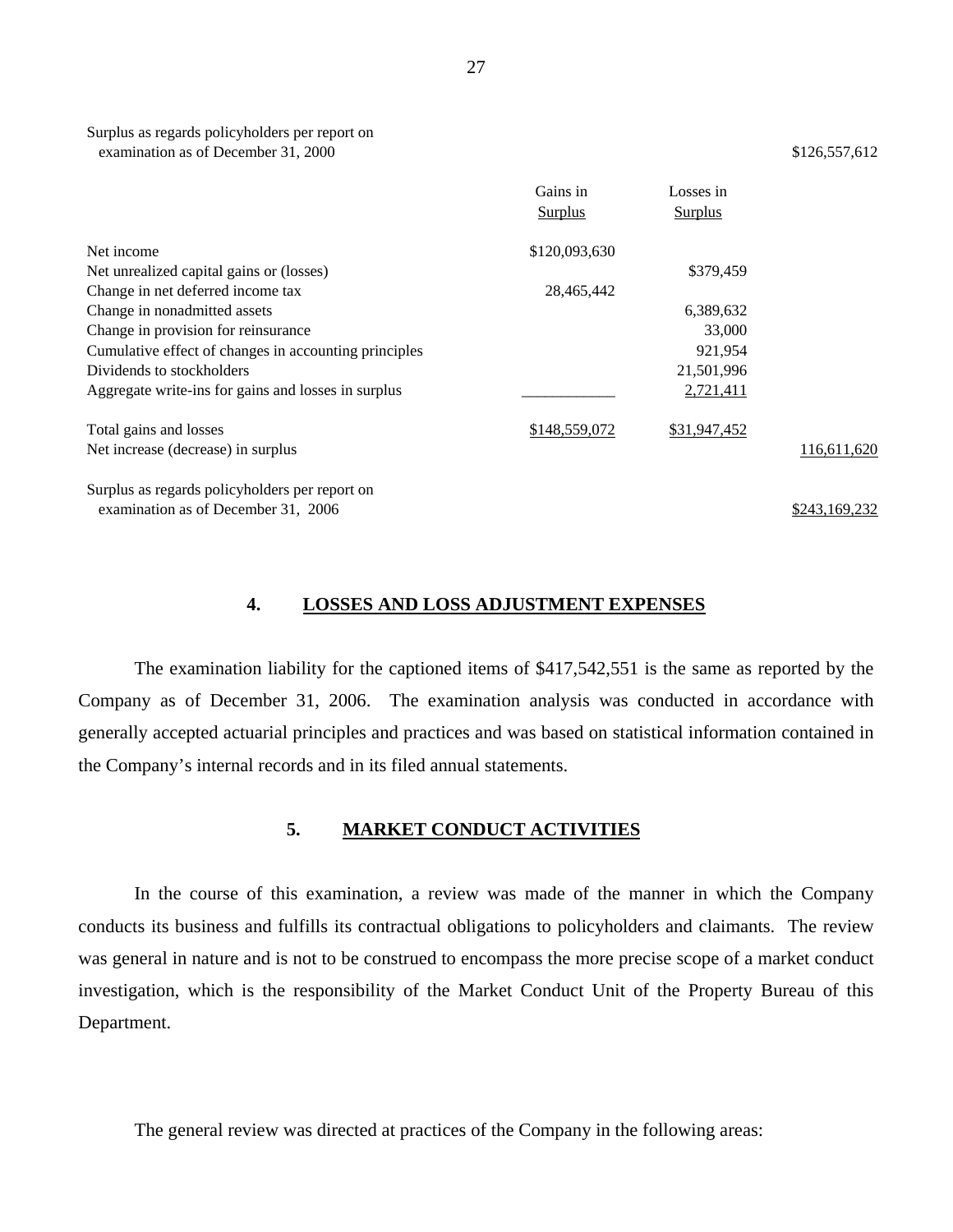- A. Sales and advertising
- B. Underwriting
- C. Rating
- D. Claims and complaint handling

No problem areas were encountered.

## **6. COMPLIANCE WITH PRIOR REPORT ON EXAMINATION**

The prior report on examination contained four recommendations as follows (page numbers refer to the prior report):

#### ITEM PAGE NO.

17

#### A. Holding Company System

It was recommended that the Company comply with the prior notification requirements of Section 1505(d)(2) of the New York Insurance Law.

The Company has complied with this recommendation.

### B. Accounts and Records

### Uncollected Premium Reports

It was recommended that the Company develop reports that will clearly show the aging status of all uncollected premium balances*.*  18

The Company has not complied with this recommendation. A similar comment is included in this report.

It was recommended that the Company maintain a detailed deferred billing report that can be provided upon examination in order that correct balances for each of the Uncollected Premium lines in all future statements filed with the Department can be easily ascertainable. 18

The Company has not complied with this recommendation. A similar comment is included in this report.

C. Losses and Loss Adjustment Expenses

It was recommended that the Company provide accurate claims count data in all future statements filed with this Department. 23

The Company has complied with this recommendation.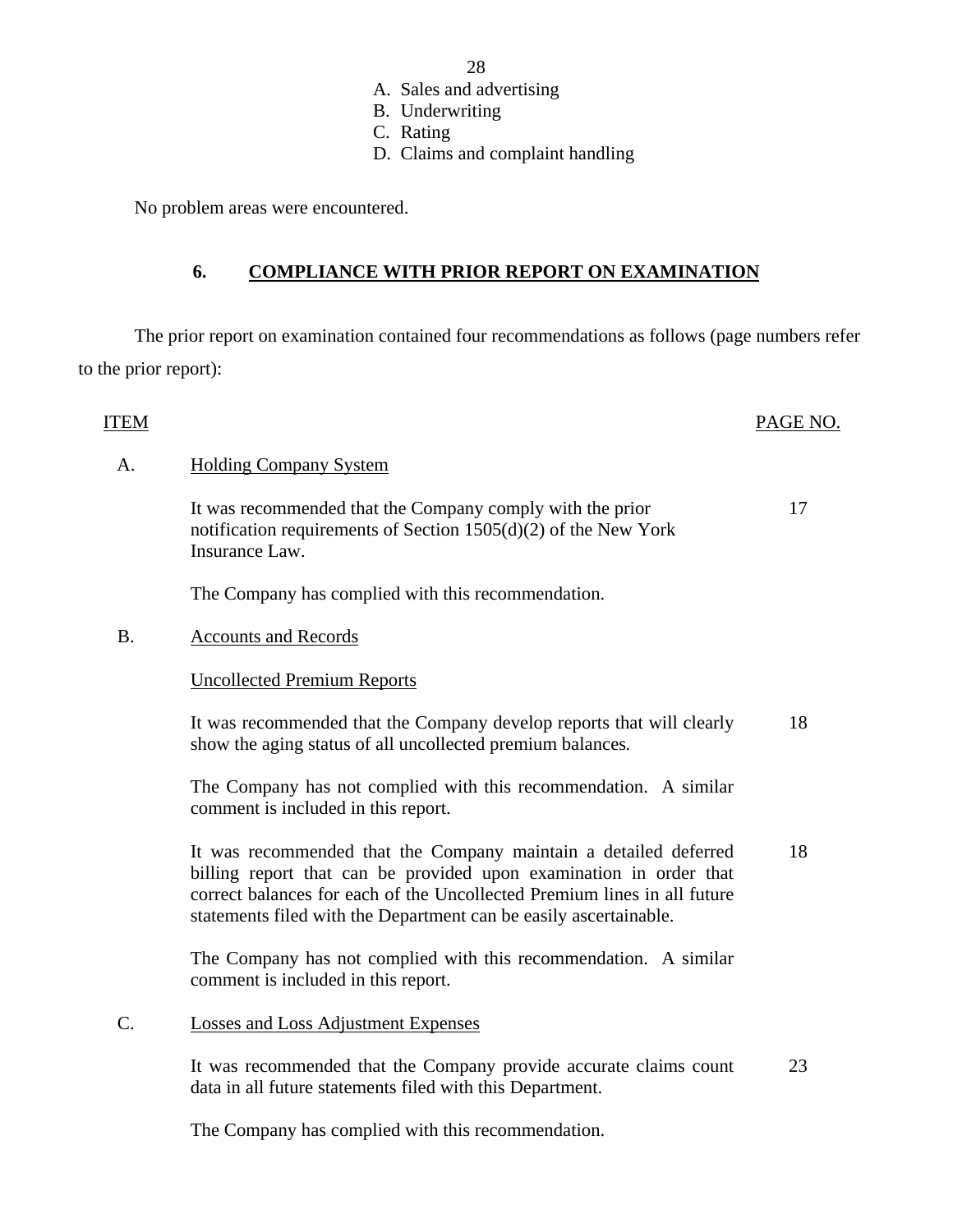#### 29

# **7. SUMMARY OF COMMENTS AND RECOMMENDATIONS**

#### <span id="page-30-0"></span>ITEM

#### PAGE NO.

#### A. Accounts and Records

#### i. Contract with KPMG, LLP

It is recommended that the Company ensure that the contract with its CPA firm comply with the requirements of Department Regulations 118 and 152. 17

#### ii. Custodian Agreement

It is recommended that the Company amend its custodian agreement to include all the protective covenants and provisions in order to comply with the requirements set forth in the NAIC Financial Condition Examiners Handbook and to Department guidelines. 18

### iii. Advance Premiums

It is recommended that the Company develop the reporting capability to accurately identify "Advance premiums" and report the amount as a liability in the Annual Statement in accordance with SSAP No. 53. 19

#### iv. Uncollected Premiums Aging Report

It is again recommended that the Company develop reports that will clearly show the aging status of all uncollected premium balances. 19

It is further recommended that the Company periodically review system generated reports for accuracy. 19

#### v. Uncollected Premiums – Deferred Premiums Report

It is again recommended that the Company develop reports to accurately identify the uncollected premiums as either Premiums in course of collection or deferred premiums, including the non-admitted amounts. 20

#### vi. Bank Signatories

It is recommended that in the future the Company update in a timely manner and maintain all signatory cards for all of its bank accounts in order that check signing authority is given only to the signatories approved by the board of directors. 20

#### vii. Fidelity Bond

It is recommended that the Company maintain fidelity bond coverage 21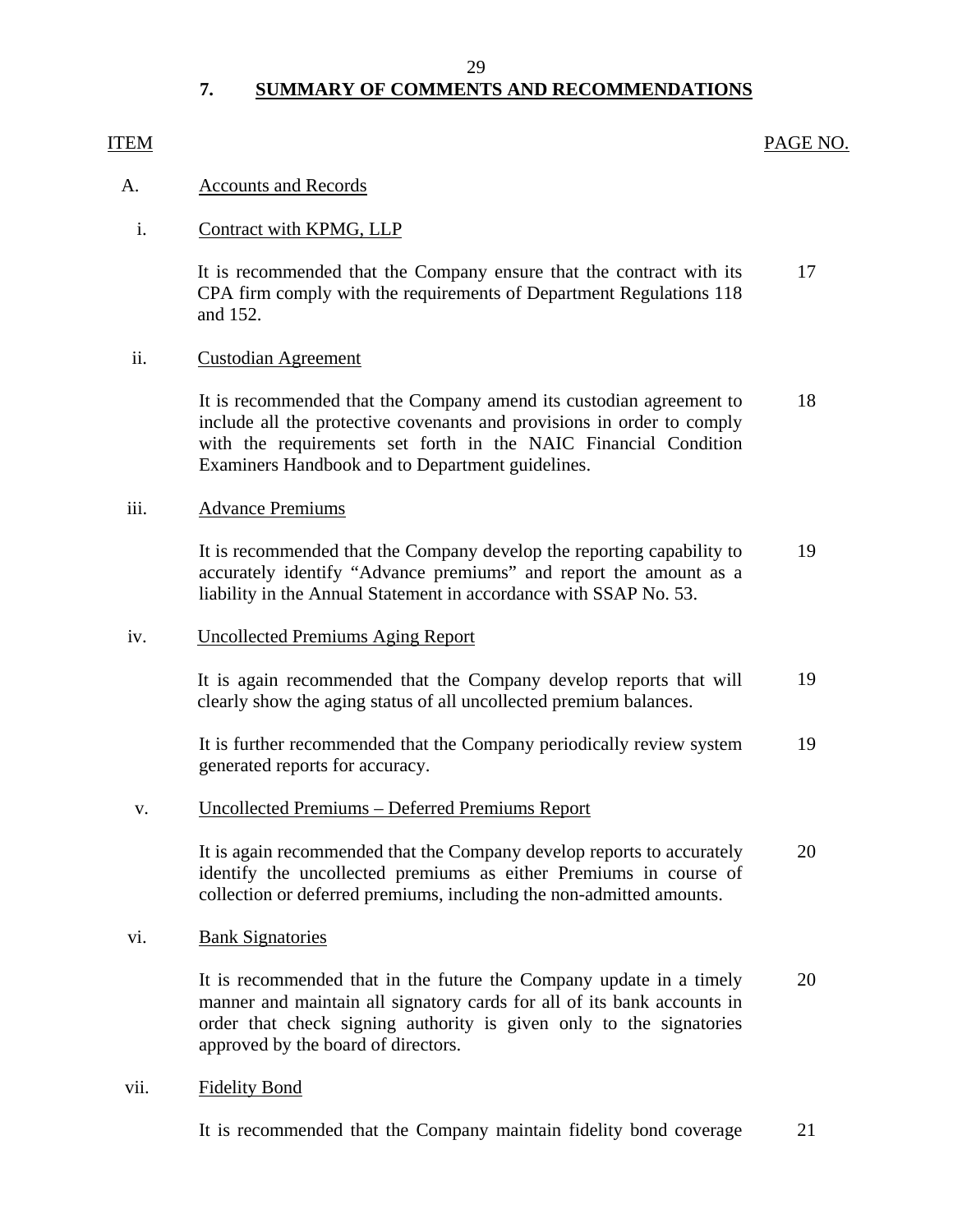that meets the minimum suggested amounts as set forth in the NAIC Financial Condition Examiners Handbook.

#### viii. Directors' & Officers' Indemnification Policy

It is recommended that the Company comply with the required retention and coinsurance percentages stipulated in Department Regulation 110. 21

### i. Information System Controls Evaluation

#### Contingency Planning

It is recommended that the Company place a high priority on the implementation of a comprehensive corporate business contingency plan that is kept current, based on a business impact analysis, tested, and that addresses all significant business activities. 22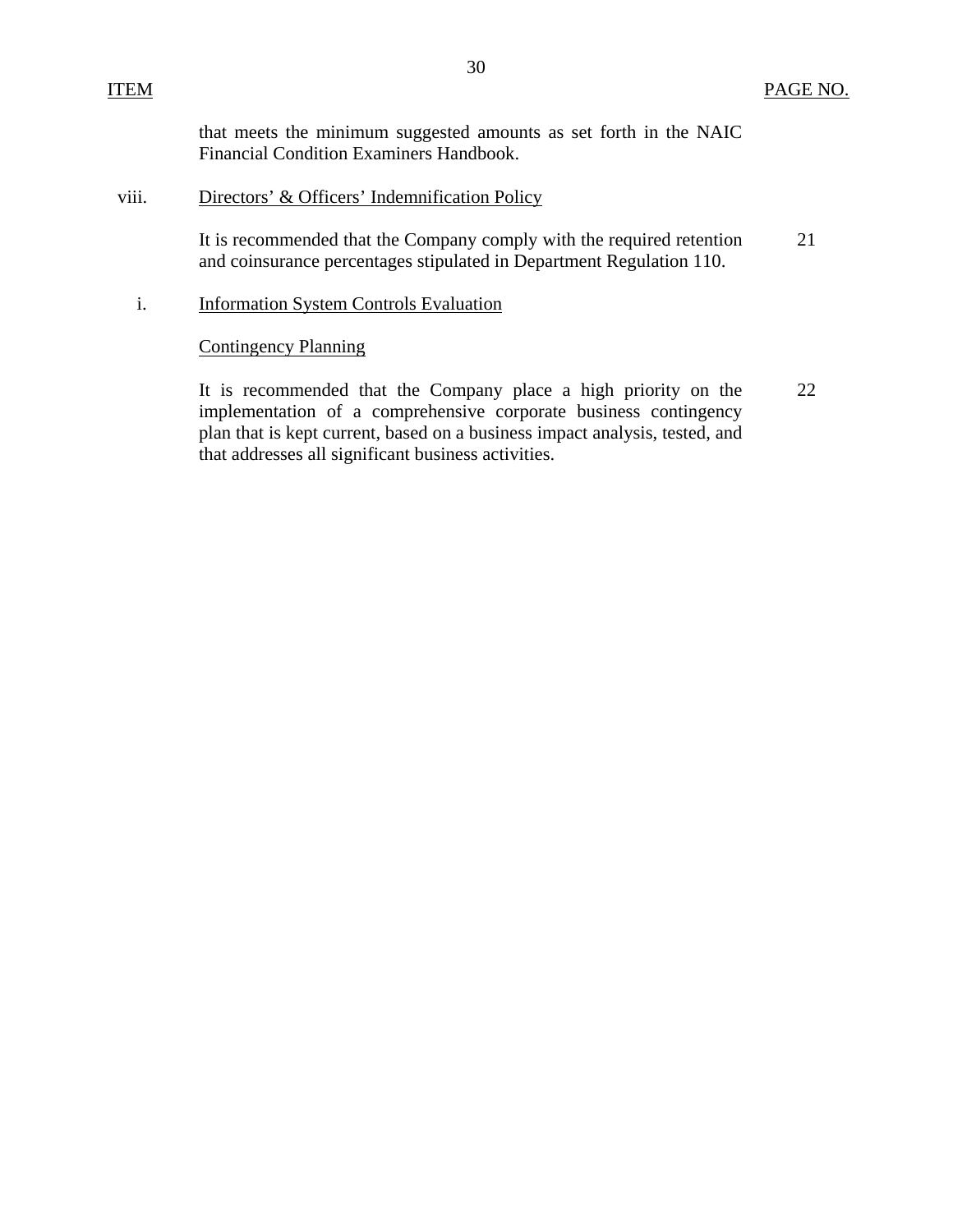Respectfully submitted,

 $\sqrt{S}$  Fe Rosales, CFE Associate Insurance Examiner

# STATE OF NEW YORK ) )SS:  $\mathcal{L}$ COUNTY OF ULSTER  $\qquad$  )

FE ROSALES, being duly sworn, deposes and says that the foregoing report, subscribed by her, is true to the best of her knowledge and belief.

 $\overline{\phantom{a}}$ /S/ Fe Rosales, CFE

Subscribed and sworn to before me

this  $\_\_\_\_\_$  day of  $\_\_\_\_\_\_$ , 2008.